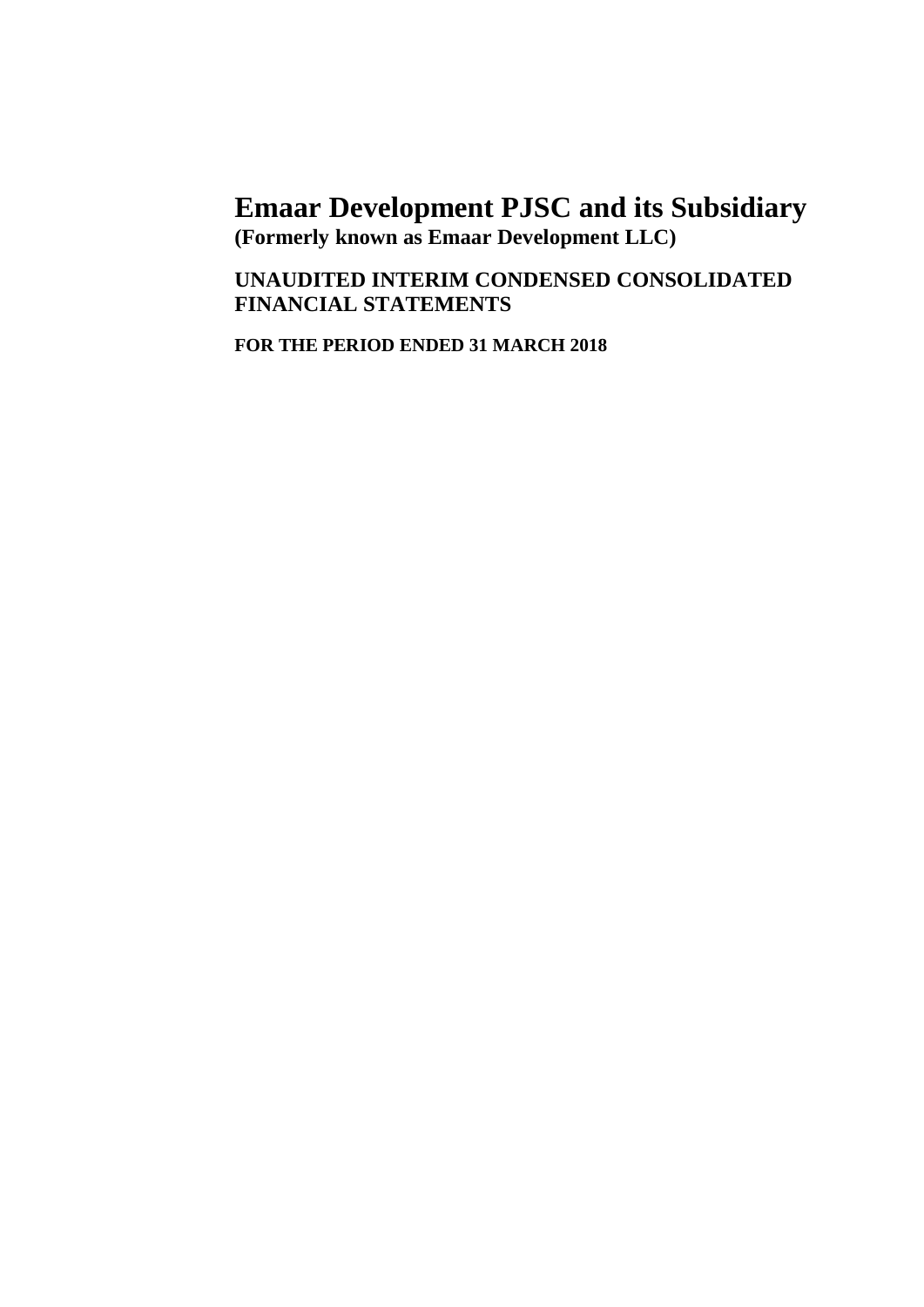**Unaudited Interim Condensed Consolidated Financial Statements For the Period Ended 31 March 2018**

**Table of Contents**

## **Pages**

| <b>Report on Review of Interim Condensed Consolidated Financial Statements</b> | 1        |
|--------------------------------------------------------------------------------|----------|
| <b>Interim Consolidated Statement of Comprehensive Income</b>                  | 2        |
| <b>Interim Consolidated Statement of Financial Position</b>                    | 3        |
| <b>Interim Consolidated Statement of Changes in Equity</b>                     | $4 - 5$  |
| <b>Interim Consolidated Statement of Cash Flows</b>                            | 6        |
| <b>Notes to the Interim Condensed Consolidated Financial Statements</b>        | $7 - 23$ |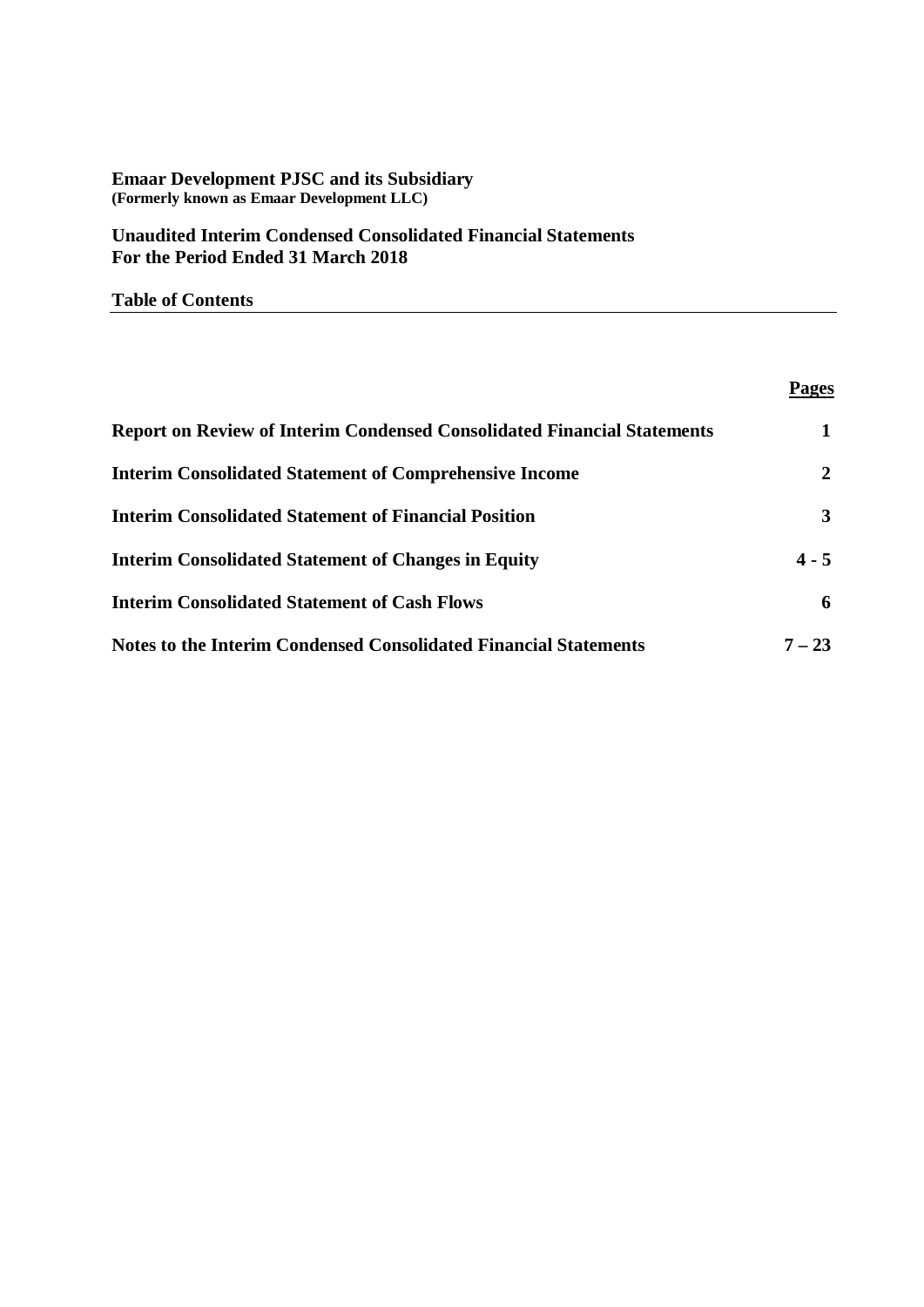

Frnst & Young P.O. Box 9267 28th Floor, Al Saqr Business Tower Sheikh Zayed Road Dubai, United Arab Emirates

Tel: +971 4 332 4000 Fax: +971 4 332 4004 dubai@ae.ey.com ey.com/mena

## REPORT ON REVIEW OF INTERIM CONDENSED CONSOLIDATED FINANCIAL STATEMENTS TO THE SHAREHOLDERS OF EMAAR DEVELOPMENT PJSC (FORMERLY KNOWN AS EMAAR DEVELOPMENT LLC) AND ITS SUBSIDIARY

#### **Introduction**

We have reviewed the accompanying interim condensed consolidated financial statements of Emaar Development PJSC (formerly known as Emaar Development LLC) (the "Company") and its subsidiary (the "Group") as at 31 March 2018, comprising of the interim consolidated statement of financial position as at 31 March 2018, and the related interim consolidated statements of comprehensive income, statement of changes in equity and cash flows for the three-month period then ended and explanatory notes. Management is responsible for the preparation and presentation of these interim condensed consolidated financial statements in accordance with IAS 34 Interim Financial Reporting ("IAS 34"). Our responsibility is to express a conclusion on these interim condensed consolidated financial statements based on our review.

#### **Scope of Review**

We conducted our review in accordance with International Standard on Review Engagements 2410, "Review of Interim Financial Information Performed by the Independent Auditor of the Entity". A review of interim financial information consists of making inquiries, primarily of persons responsible for financial and accounting matters, and applying analytical and other review procedures. A review is substantially less in scope than an audit conducted in accordance with International Standards on Auditing and, consequently, does not enable us to obtain assurance that we would become aware of all significant matters that might be identified in an audit. Accordingly, we do not express an audit opinion.

#### Conclusion

Based on our review, nothing has come to our attention that causes us to believe that the accompanying interim condensed consolidated financial statements are not prepared, in all material respects, in accordance with IAS 34.

We have not reviewed the financial information for the three-month period ended 31 March 2017 and accordingly do not express a conclusion thereon.

For Ernst & Young

Signed by: Anthony O'Sullivan Partner Registration No: 687

13 May 2018

Dubai, United Arab Emirates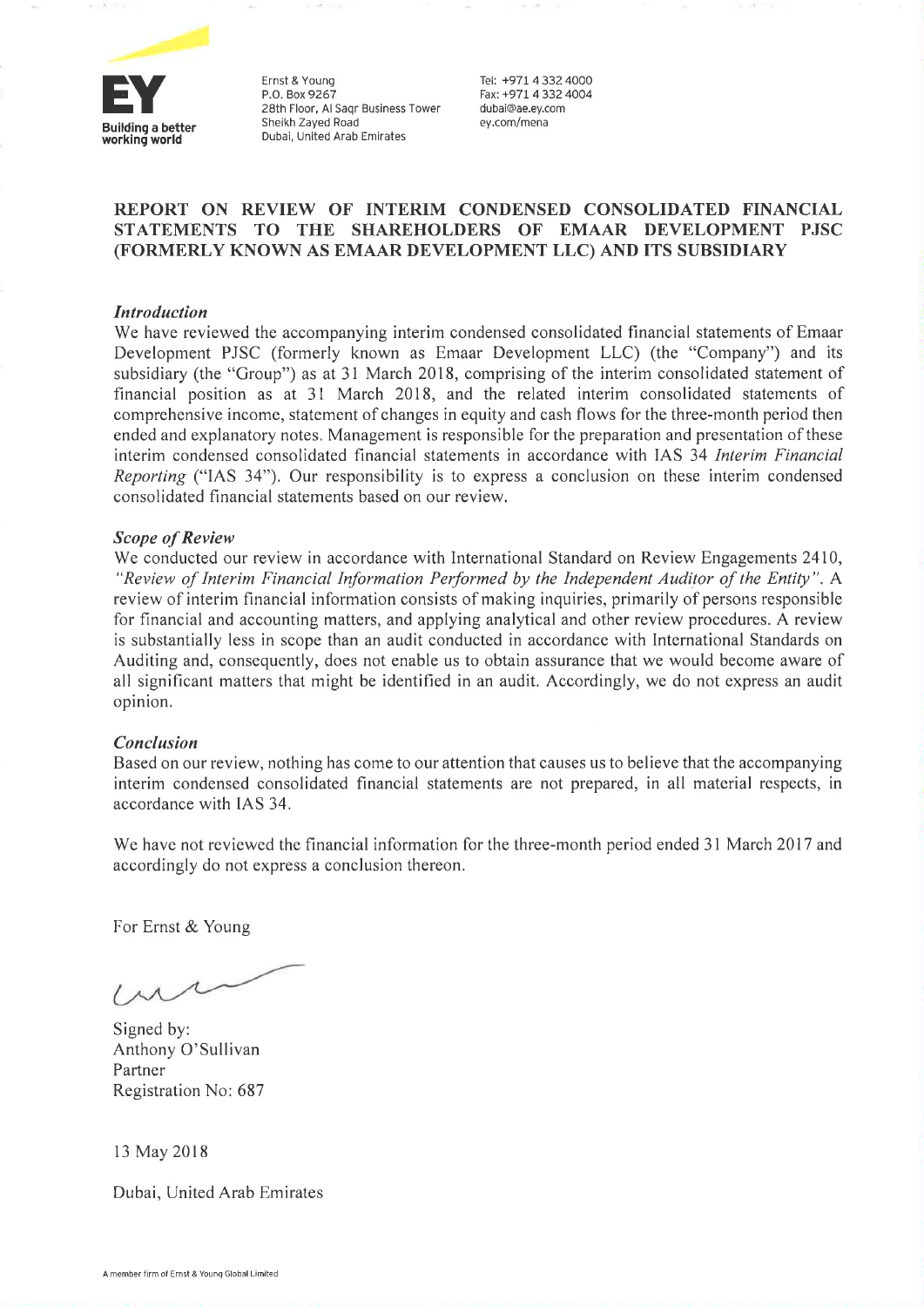## INTERIM CONSOLIDATED STATEMENT OF COMPREHENSIVE INCOME For the period ended 31 March 2018 (Unaudited)

|                                                                                                                                       |              | $(US$ 1.00 = AED 3.673)$                                      |                                                            |                                                     |  |
|---------------------------------------------------------------------------------------------------------------------------------------|--------------|---------------------------------------------------------------|------------------------------------------------------------|-----------------------------------------------------|--|
|                                                                                                                                       | <b>Notes</b> | 21 November<br>2017 to<br>31 March<br>2018*<br><b>AED'000</b> | 1 January<br>2018 to<br>31 March<br>2018<br><b>AED'000</b> | 1 January<br>2017 to<br>31 March<br>2017<br>AED'000 |  |
| Revenue                                                                                                                               | 4            | 4,443,342                                                     | 3,265,217                                                  | 1,673,388                                           |  |
| Cost of revenue                                                                                                                       | 4            | (2,496,850)                                                   | (1,857,127)                                                | (1,077,386)                                         |  |
| <b>GROSS PROFIT</b>                                                                                                                   |              | 1,946,492                                                     | 1,408,090                                                  | 596,002                                             |  |
| Selling, general and administrative expenses<br>Finance income<br>Finance costs<br>Other income<br>Share of results of joint ventures | 5<br>6       | (366,772)<br>48,491<br>(52, 984)<br>21,806<br>19,721          | (259, 248)<br>30,844<br>(36, 553)<br>13,095<br>12,120      | (152, 183)<br>21,565<br>(3,348)<br>13,101<br>(625)  |  |
| <b>PROFIT FOR THE PERIOD</b>                                                                                                          |              | 1,616,754                                                     | 1,168,348                                                  | 474,512                                             |  |
| Other comprehensive income                                                                                                            |              |                                                               |                                                            |                                                     |  |
| TOTAL COMPREHENSIVE INCOME<br><b>FOR THE PERIOD</b>                                                                                   |              | 1,616,754                                                     | 1,168,348                                                  | 474,512                                             |  |
| <b>ATTRIBUTABLE TO:</b><br>Owners of the Parent<br>Non-controlling interest                                                           |              | 1,112,729<br>504,025                                          | 819,256<br>349,092                                         | 505,667<br>(31, 155)                                |  |
|                                                                                                                                       |              | 1,616,754                                                     | 1,168,348                                                  | 474,512                                             |  |
| Earnings per share attributable to the owners of the Parent:<br>- basic and diluted earnings per share (AED)                          |              | 0.28                                                          | 0.20                                                       | 1,685,557                                           |  |
|                                                                                                                                       |              |                                                               |                                                            |                                                     |  |

*\* The period from 21 November 2017 to 31 March 2018 is disclosed to provide additional information on the results post the initial public offering.*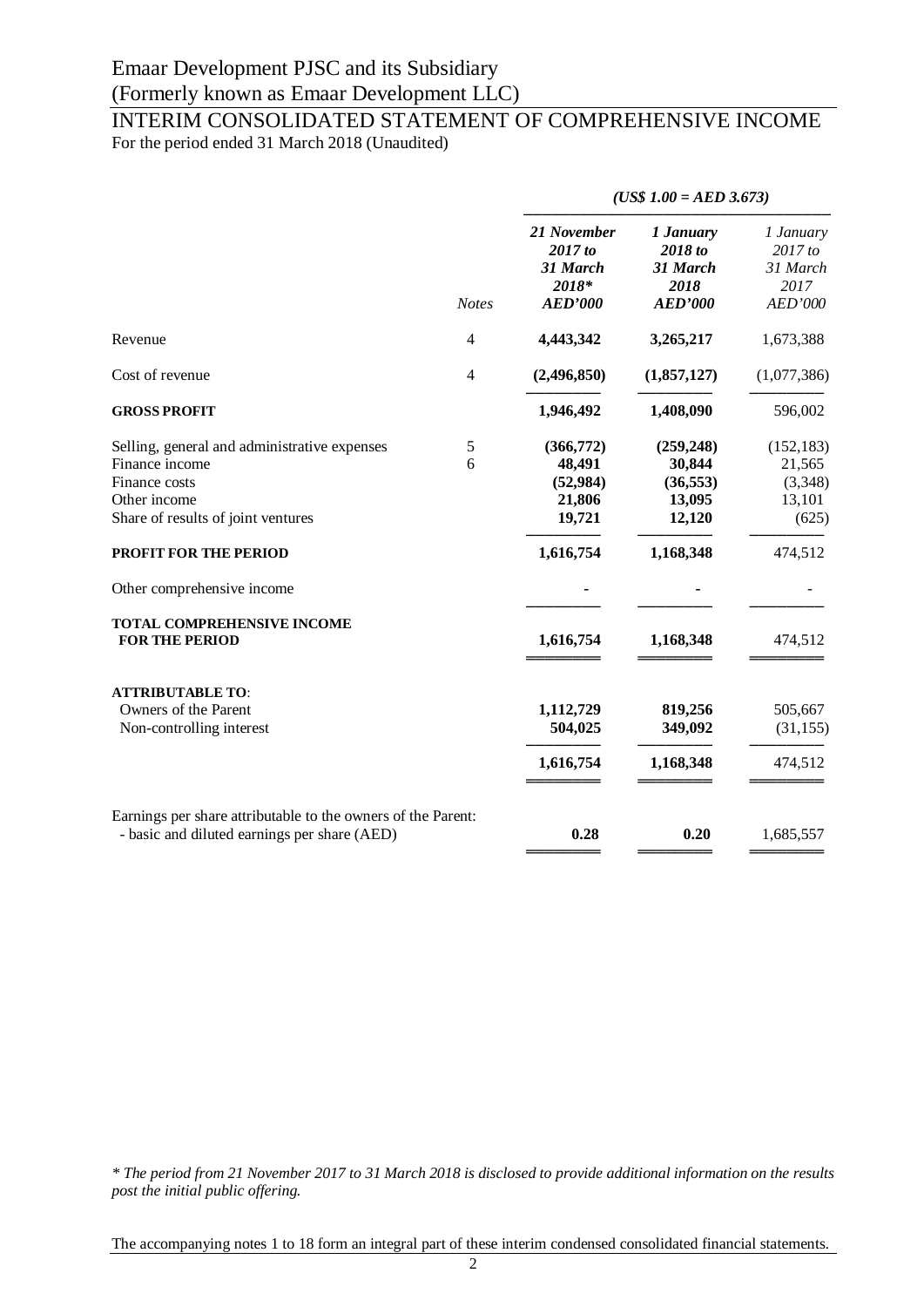$\overline{\phantom{a}}$ 

## INTERIM CONSOLIDATED STATEMENT OF FINANCIAL POSITION As at 31 March 2018 (Unaudited)

|                                                     |              | $(US$ I.00 = AED 3.673)$           |                                |  |
|-----------------------------------------------------|--------------|------------------------------------|--------------------------------|--|
|                                                     | <b>Notes</b> | 31 March<br>2018<br><b>AED'000</b> | 31 December<br>2017<br>AED'000 |  |
| <b>ASSETS</b>                                       |              |                                    |                                |  |
| Bank balances and cash                              | 7            | 9,224,407                          | 9,611,896                      |  |
| Trade and unbilled receivables                      | 8            | 2,188,305                          | 1,566,296                      |  |
| Other assets, receivables, deposits and prepayments | 9            | 3,595,969                          | 3,141,553                      |  |
| Development properties                              | 10           | 10,300,412                         | 9,359,957                      |  |
| Loans to joint ventures                             | 11           | 432,116                            | 405,630                        |  |
| Investments in joint ventures                       | 12           | 12,685                             | 565                            |  |
| Property, plant and equipment                       |              | 63,553                             | 67,174                         |  |
| <b>TOTAL ASSETS</b>                                 |              | 25,817,447                         | 24,153,071                     |  |
| LIABILITIES AND EQUITY<br><b>LIABILITIES</b>        |              |                                    |                                |  |
| Trade and other payables                            | 13           | 6,750,325                          | 5,837,435                      |  |
| Advances from customers                             |              | 7,297,543                          | 7,695,335                      |  |
| Retentions payable                                  |              | 456,255                            | 477,872                        |  |
| Interest-bearing loans and borrowings               | 14           | 3,923,829                          | 3,921,423                      |  |
| Provision for employees' end-of-service benefits    |              | 21,364                             | 21,223                         |  |
| <b>TOTAL LIABILITIES</b>                            |              | 18,449,316                         | 17,953,288                     |  |
| <b>EQUITY</b>                                       |              |                                    |                                |  |
| Equity attributable to owners of the Parent         |              |                                    |                                |  |
| Share capital                                       |              | 4,000,000                          | 4,000,000                      |  |
| Statutory reserve                                   |              | 150                                | 150                            |  |
| Retained earnings                                   |              | 1,902,685                          | 1,083,429                      |  |
|                                                     |              | 5,902,835                          | 5,083,579                      |  |
| Non-controlling interests                           |              | 1,465,296                          | 1,116,204                      |  |
| TOTAL EQUITY                                        |              | 7,368,131                          | 6,199,783                      |  |
| TOTAL LIABILITIES AND EQUITY                        |              | 25,817,447                         | 24,153,071                     |  |

The interim condensed consolidated financial statements were authorised for issue on 9 May 2018 by:

Chairman

Director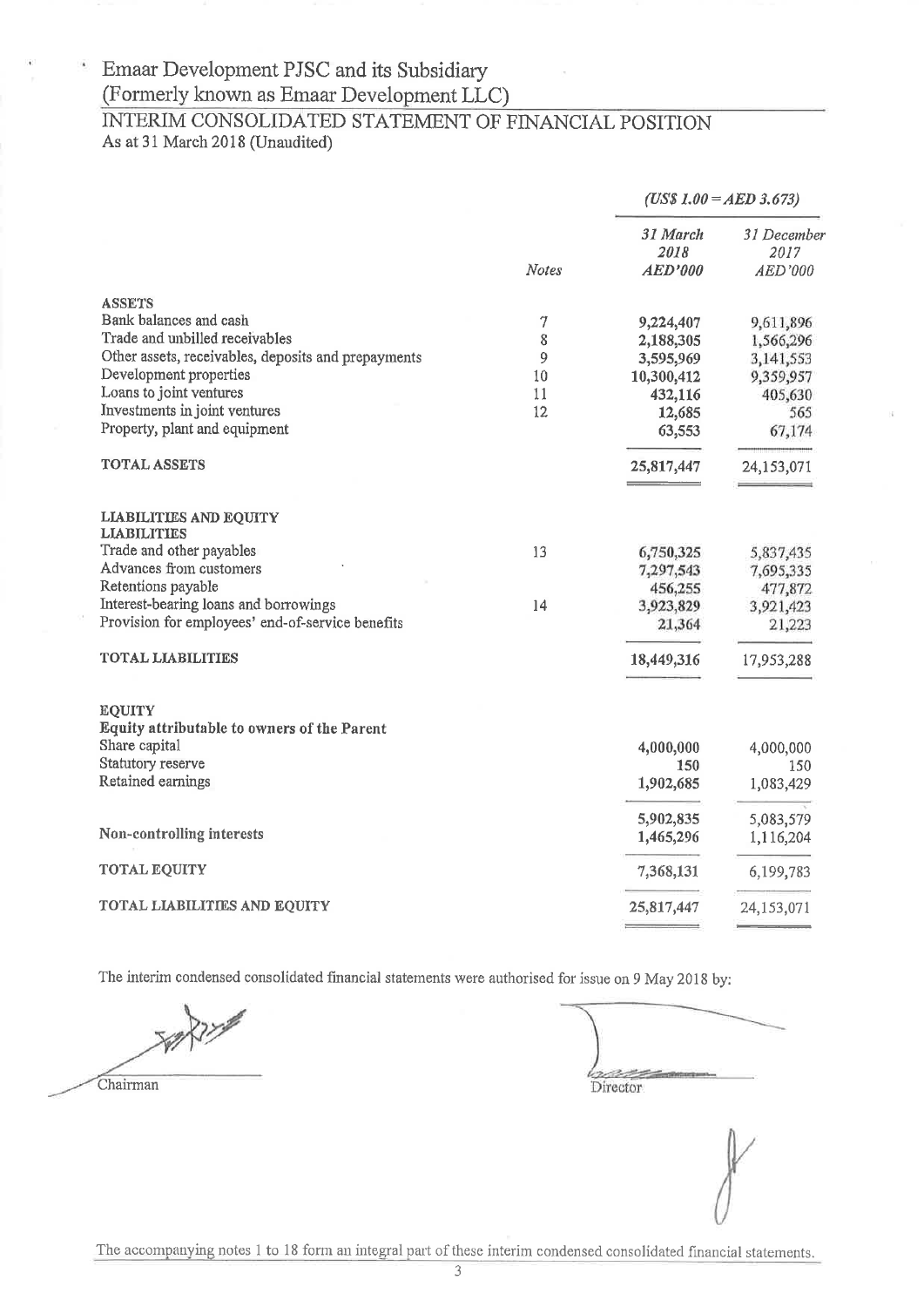# Emaar Development PJSC and its Subsidiary

(Formerly known as Emaar Development LLC)

## INTERIM CONSOLIDATED STATEMENT OF CHANGES IN EQUITY

For the period ended 31 March 2018 (Unaudited)

|                                                      | Attributable to the owners of the Parent |                                        |                                 |                                          |                  |                                               |                            |
|------------------------------------------------------|------------------------------------------|----------------------------------------|---------------------------------|------------------------------------------|------------------|-----------------------------------------------|----------------------------|
|                                                      | <b>Share</b><br>capital<br>AED'000       | <i>Statutory</i><br>reserve<br>AED'000 | Retained<br>earnings<br>AED'000 | Shareholder's<br>contribution<br>AED'000 | Total<br>AED'000 | $Non-$<br>controlling<br>interests<br>AED'000 | Total<br>equity<br>AED'000 |
| Balance at 21 November 2017*                         | 4,000,000                                | 150                                    |                                 | 789,956                                  | 4,790,106        | 961,271                                       | 5,751,377                  |
| Profit for the period                                | $\overline{a}$                           | $\blacksquare$                         | 1,112,729                       | $\overline{\phantom{0}}$                 | 1,112,729        | 504,025                                       | 1,616,754                  |
| Other comprehensive income for the period            |                                          |                                        |                                 |                                          |                  |                                               |                            |
| Total comprehensive income for the period            |                                          |                                        | 1,112,729                       |                                          | 1,112,729        | 504,025                                       | 1,616,754                  |
| Movement in shareholder's contribution (Note 17(ii)) |                                          |                                        | 789,956                         | (789, 956)                               |                  |                                               |                            |
| <b>Balance at 31 March 2018</b>                      | 4,000,000                                | 150                                    | 1,902,685                       |                                          | 5,902,835        | 1,465,296                                     | 7,368,131                  |
| Balance at 1 January 2018                            | 4,000,000                                | 150                                    | 1,083,429                       |                                          | 5,083,579        | 1,116,204                                     | 6,199,783                  |
| Profit for the period                                |                                          |                                        | 819,256                         |                                          | 819,256          | 349,092                                       | 1,168,348                  |
| Other comprehensive income for the period            |                                          |                                        |                                 |                                          |                  |                                               |                            |
| Total comprehensive income for the period            |                                          | $\overline{\phantom{0}}$               | 819,256                         | $\overline{\phantom{0}}$                 | 819,256          | 349,092                                       | 1,168,348                  |
| <b>Balance at 31 March 2018</b>                      | 4,000,000                                | 150                                    | 1,902,685                       |                                          | 5,902,835        | 1,465,296                                     | 7,368,131                  |

*\* The period from 21 November 2017 to 31 March 2018 is disclosed to provide additional information on the results post the initial public offering.*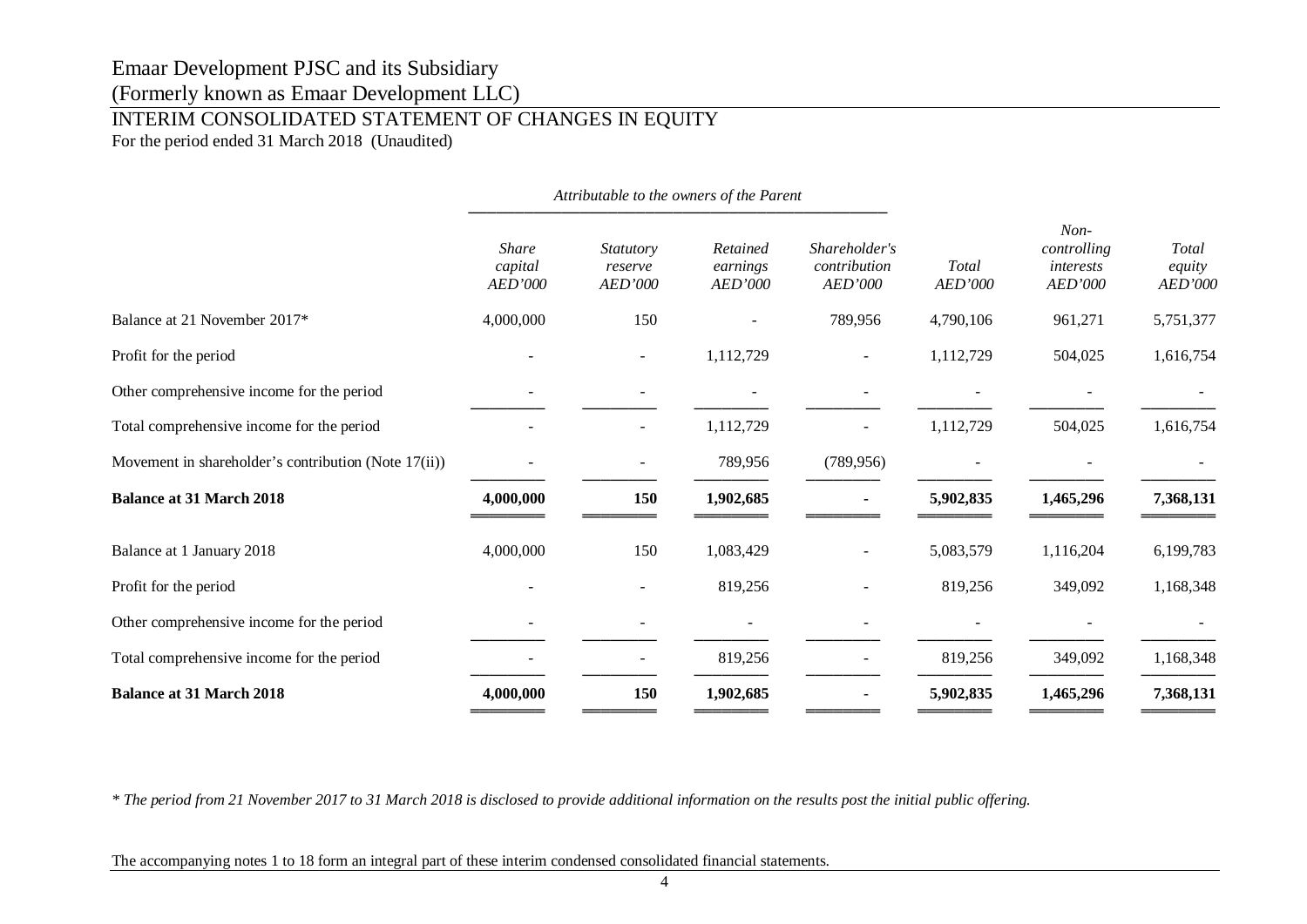# INTERIM CONSOLIDATED STATEMENT OF CHANGES IN EQUITY (continued)

For the period ended 31 March 2018

|                                                      |                                           | Attributable to the owners of the Parent      |                                        |                                                 |                         |                                                      |                                   |
|------------------------------------------------------|-------------------------------------------|-----------------------------------------------|----------------------------------------|-------------------------------------------------|-------------------------|------------------------------------------------------|-----------------------------------|
|                                                      | <b>Share</b><br>capital<br><b>AED'000</b> | <i>Statutory</i><br>reserve<br><i>AED'000</i> | Retained<br>earnings<br><i>AED'000</i> | Shareholder's<br>contribution<br><i>AED'000</i> | Total<br><i>AED'000</i> | $Non-$<br>controlling<br>interests<br><b>AED'000</b> | Total<br>equity<br><i>AED'000</i> |
| Balance at 31 December 2016 (Audited)                | 300                                       | 150                                           | $\overline{\phantom{a}}$               | 6,751,772                                       | 6,752,222               | 763,518                                              | 7,515,740                         |
| Profit for the period                                |                                           |                                               |                                        | 505,667                                         | 505,667                 | (31, 155)                                            | 474,512                           |
| Other comprehensive income for the period            |                                           |                                               |                                        |                                                 |                         |                                                      |                                   |
| Total comprehensive income for the period            | $\overline{\phantom{a}}$                  | $\overline{\phantom{a}}$                      | $\overline{\phantom{a}}$               | 505,667                                         | 505,667                 | (31, 155)                                            | 474,512                           |
| Dividend of a subsidiary                             |                                           |                                               |                                        |                                                 | $\qquad \qquad -$       | (220,000)                                            | (220,000)                         |
| Movement in shareholder's contribution (Note 17(ii)) | $\overline{\phantom{a}}$                  |                                               | $\sim$                                 | (1,984,693)                                     | (1,984,693)             | $\sim$                                               | (1,984,693)                       |
| Balance at 31 March 2017 (Unaudited)                 | 300                                       | 150                                           | $\overline{\phantom{a}}$               | 5,272,746                                       | 5,273,196               | 512,363                                              | 5,785,559                         |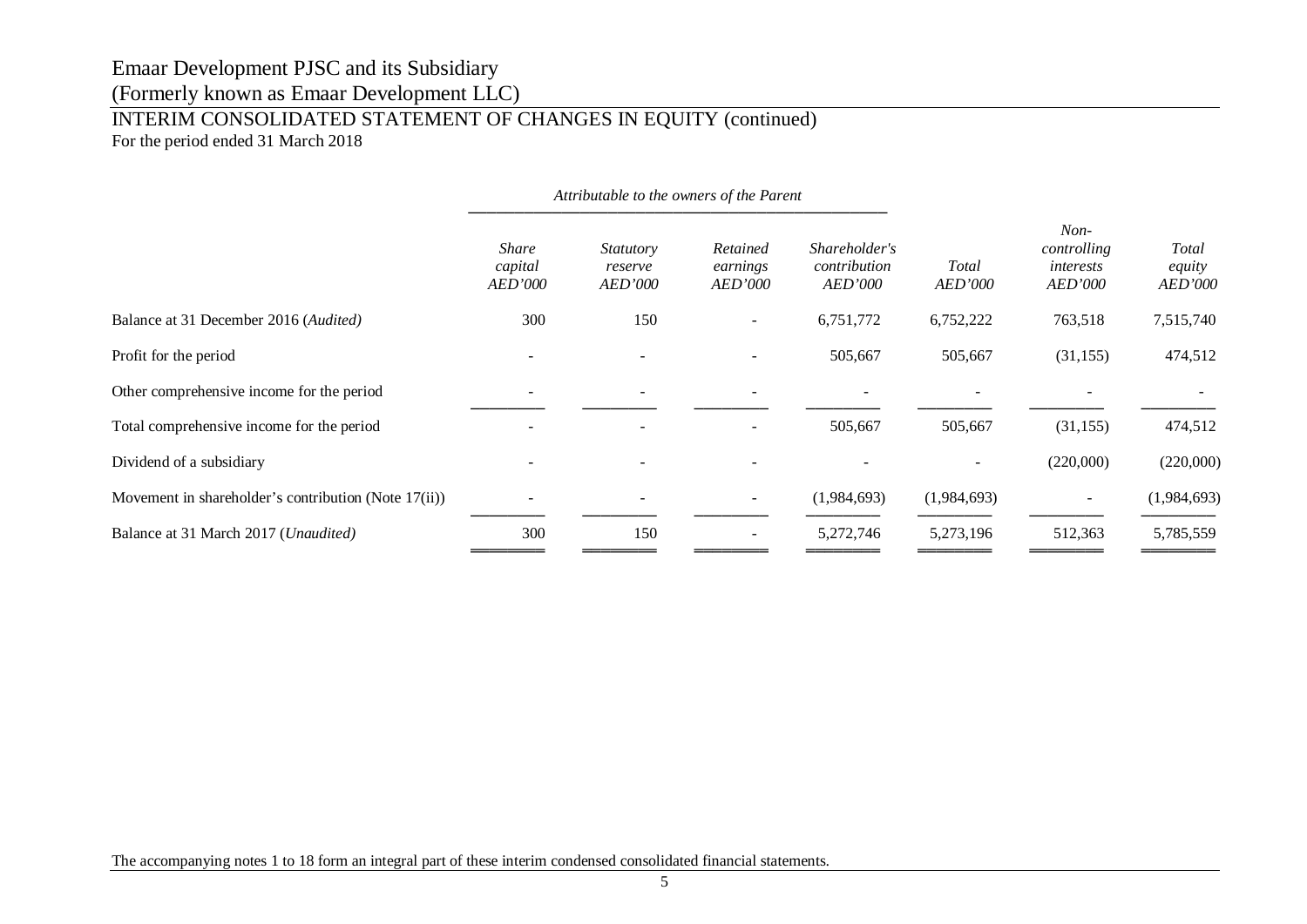## INTERIM CONSOLIDATED STATEMENT OF CASH FLOWS

For the period ended 31 March 2018 (Unaudited)

|                                                            |              | $(US$ 1.00 = AED 3.673)$                                      |                                                            |                                                     |
|------------------------------------------------------------|--------------|---------------------------------------------------------------|------------------------------------------------------------|-----------------------------------------------------|
|                                                            | <b>Notes</b> | 21 November<br>2017 to<br>31 March<br>2018*<br><b>AED'000</b> | 1 January<br>2018 to<br>31 March<br>2018<br><b>AED'000</b> | 1 January<br>2017 to<br>31 March<br>2017<br>AED'000 |
| <b>CASH FLOWS FROM OPERATING ACTIVITIES</b>                |              |                                                               |                                                            |                                                     |
| Profit for the period                                      |              | 1,616,754                                                     | 1,168,348                                                  | 474,512                                             |
| Adjustments for:                                           |              |                                                               |                                                            |                                                     |
| Share of results of joint ventures<br>Depreciation         | 5            | (19,721)<br>5,246                                             | (12,120)<br>3,624                                          | 625<br>3,622                                        |
| Provision for employees' end-of-service benefits, net      |              | 325                                                           | 141                                                        | 2,120                                               |
| Finance costs                                              |              | 52,984                                                        | 36,553                                                     | 3,348                                               |
| Finance income                                             | 6            | (48, 491)                                                     | (30, 844)                                                  | (21, 565)                                           |
| Cash from operations before working capital changes        |              | 1,607,097                                                     | 1,165,702                                                  | 462,662                                             |
| Trade and unbilled receivables                             |              | (869, 477)                                                    | (622,009)                                                  | 5,819                                               |
| Other assets, receivables, deposits and prepayments        |              | (604, 242)                                                    | (452, 043)                                                 | 195,469                                             |
| Development properties                                     |              | (3,305,710)                                                   | (940, 455)                                                 | (120,073)                                           |
| Advances from customers                                    |              | (569, 428)                                                    | (397,792)                                                  | 517,210                                             |
| Trade and other payables                                   |              | 2,950,857                                                     | 912,890                                                    | 1,027,542                                           |
| Retentions payable                                         |              | 6,878                                                         | (21, 617)                                                  | 37,105                                              |
| Net cash (used in) from operating activities               |              | (784, 025)                                                    | (355, 324)                                                 | 2,125,734                                           |
| CASH FLOWS FROM INVESTING ACTIVITIES                       |              |                                                               |                                                            |                                                     |
| Finance income received                                    |              | 53,098                                                        | 28,471                                                     | 18,905                                              |
| Loan to joint ventures                                     |              | (20,986)                                                      | (26, 486)                                                  | (5,108)                                             |
| Amounts incurred on property, plant and equipment          |              | (3)                                                           | (3)                                                        |                                                     |
| Deposits maturing after three months                       |              | 152,660                                                       | 371,057                                                    | 2,854,493                                           |
| Net cash from investing activities                         |              | 184,769                                                       | 373,039                                                    | 2,868,290                                           |
| <b>CASH FLOWS FROM FINANCING ACTIVITIES</b>                |              |                                                               |                                                            |                                                     |
| Finance costs paid                                         |              | (49,218)                                                      | (34, 147)                                                  | (3,348)                                             |
| Dividend paid (including dividend of a subsidiary)         |              |                                                               |                                                            | (220,000)                                           |
| Movement in shareholder's contribution                     |              |                                                               |                                                            | (1,984,693)                                         |
| Net cash used in financing activities                      |              | (49, 218)                                                     | (34, 147)                                                  | (2,208,041)                                         |
| (DECREASE) INCREASE IN CASH AND<br><b>CASH EQUIVALENTS</b> |              | (648, 474)                                                    | (16, 432)                                                  | 2,785,983                                           |
| Cash and cash equivalents at the beginning of the period   |              | 8,387,541                                                     | 7,755,499                                                  | 6,600,713                                           |
| CASH AND CASH EQUIVALENTS AT THE END<br>OF THE PERIOD      | 7            | 7,739,067                                                     | 7,739,067                                                  | 9,386,696                                           |
|                                                            |              |                                                               |                                                            |                                                     |

\* *The period from 21 November 2017 to 31 March 2018 is disclosed to provide additional information on the results post the initial public offering.*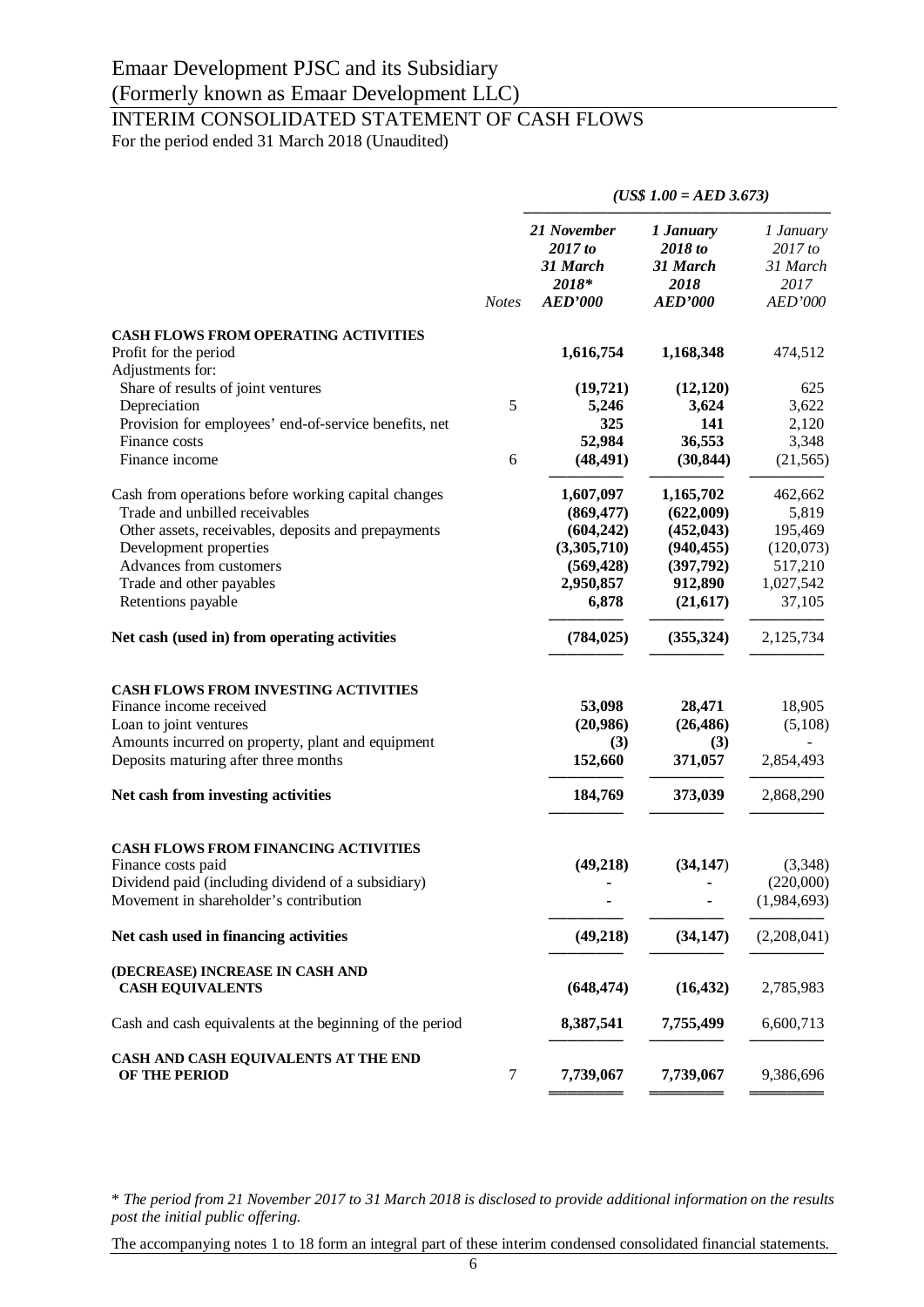## **1 CORPORATE INFORMATION**

The incorporation of Emaar Development PJSC (the "Company") as a Public Joint Stock Company was approved by the Securities and Commodities Authority according to Federal Law No.4 of 2000 on 20 November 2017 and the registration certificate was issued on 21 November 2017. The Company's registered office is at P.O. Box 48882, Dubai, United Arab Emirates ("UAE").

The Company is a subsidiary of Emaar Properties PJSC (the "Ultimate Parent"), a company incorporated in the UAE and listed on the Dubai Financial Market. The legal status of the Company has been converted from a limited liability company to a Public Joint Stock Company (PJSC) by selling 20% through an Initial Public Offering ("IPO"). The Company is listed on the Dubai Financial Market and its shares are traded with effect from 22 November 2017. The Company and its subsidiary constitute the Group (the "Group").

The principal activities of the Group are property development and development management in the UAE.

As per the articles of association of the Company, the first financial year shall be from the date of registration in the commercial register to 31 December 2018. Accordingly, these are the interim financial statements of the Company for the period ended 31 March 2018. The comparative information in the interim condensed consolidated financial statements represents its Build-to-sell (BTS) real estate business of the Group transferred from the Ultimate Parent. The comparative information is presented for the period from 1 January 2017 to 31 March 2017.

## **2.1 BASIS OF PREPARATION**

As part of the IPO, the Ultimate Parent entered into a Master Transfer Agreement ("MTA") on 29 September 2017 with the Company for the transfer of its Build-to-sell (BTS) real estate development business (sale of condominiums, villas, commercial units and plots of land) in the UAE to the Company. As per the MTA all assets and liabilities relating to the BTS real estate development business of the Ultimate Parent are transferred to the Company. As this transaction is between entities under common control, which is scoped out under IFRS 3 – Business Combinations, the Company has chosen to present the interim condensed consolidated financial statements as if BTS real estate development business was with the Company from the beginning of the earliest period presented. Further, as per the MTA, certain warranty provisions and advances from customers relating to BTS real estate developments which were completed in the prior years are retained in the books of the Ultimate Parent as these obligations will continue to be serviced by the Ultimate Parent company. In addition, based on the MTA, the Company will also continue to manage the development of Build-to-Operate (BTO) and Build-to-lease (BTL) assets on behalf of the Ultimate Parent for which the Company will receive management fees at an agreed rate. The Ultimate Parent also transferred its interest in the BTS real estate development business of its subsidiary, Dubai Hills Estate LLC to the Company. The interest of the Ultimate Parent in the BTS real estate development business of joint ventures has also been transferred to the Company. As at 31 March 2018, the legal formalities for such transfers of BTS assets to the Company are completed.

The interim condensed consolidated financial statements of the Group are prepared in accordance with International Accounting Standard (IAS) 34: *Interim Financial Reporting.*

The interim condensed consolidated financial statements do not contain all information and disclosures required for full financial statements prepared in accordance with International Financial Reporting Standards (IFRS). The same accounting policies, methods of computation, significant accounting judgments and estimates and assumptions are followed in these interim condensed consolidated financial statements as compared with the most recent annual consolidated financial statements.

The interim condensed consolidated financial statements have been prepared in United Arab Emirates Dirhams (AED), which is the Company's functional and presentation currency, and all values are rounded to the nearest thousand except where otherwise indicated. Each entity in the Group determines its own functional currency and items included in the financial statements of each entity are measured using that functional currency.

The interim condensed consolidated financial statements have been prepared on a historical cost basis. Historical cost is generally based on the fair value of the consideration given in exchange for assets.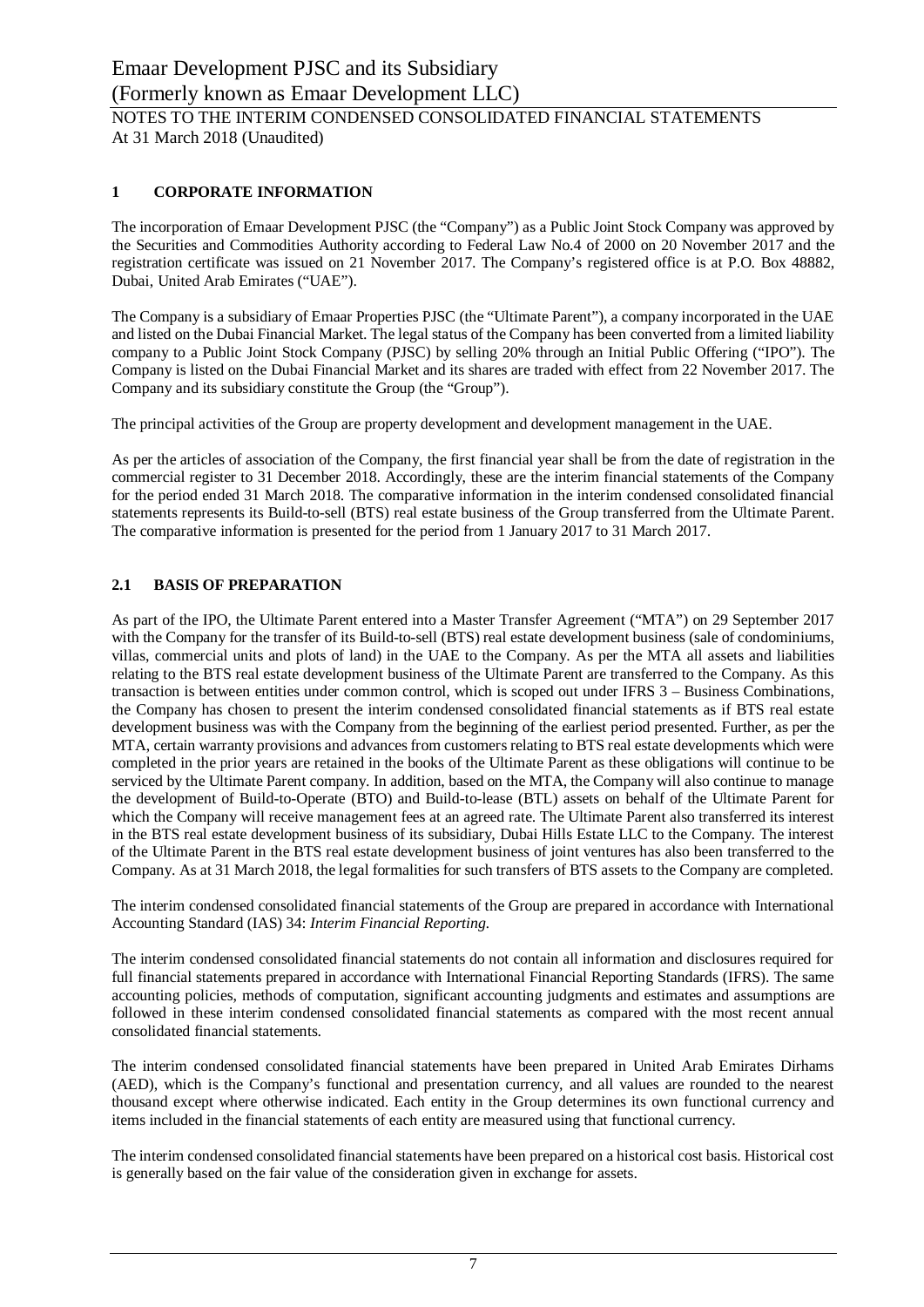### **2.1 BASIS OF PREPARATION (continued)**

The preparation of interim condensed consolidated financial statements on the basis described above requires management to make judgements, estimates and assumptions that affect the application of policies and reported amounts of assets and liabilities, income and expenses. The estimates and associated assumptions are based on historical experience and various other factors that are believed to be reasonable under the circumstances, the results of which for the basis of making the judgements about carrying values of assets and liabilities that are not readily apparent from other sources. Actual results may differ from these estimates.

Certain comparative amounts have been reclassified to conform to the presentation used in these interim condensed consolidated financial statements.

Results for the three-month period ended 31 March 2018 are not necessarily indicative of the results that may be expected for the financial year ending 31 December 2018.

#### **Basis of consolidation**

The interim condensed consolidated financial statements comprise the financial statements of the Company and the entity controlled by the Company (its subsidiary) as at 31 March 2018. Control is achieved where all the following criteria are met:

- (a) the Company has power over an entity (i.e., existing rights that give it the current ability to direct the relevant activities of the investee);
- (b) the Company has exposure, or rights, to variable returns from its involvement with the entity; and
- (c) the Company has the ability to use its power over the entity to affect the amount of the Company's returns.

When the Group has less than a majority of the voting or similar rights of an investee, the Group considers all relevant facts and circumstances in assessing whether it has power over an investee, including:

- The contractual arrangement with the other vote holders of the investee
- Rights arising from other contractual arrangements
- The Group's voting rights and potential voting rights

The Group re-assesses whether or not it controls an investee if facts and circumstances indicate that there are changes to one or more of the three elements of control. Consolidation of a subsidiary begins when the Group obtains control over the subsidiary and ceases when the Group loses control of the subsidiary. Assets, liabilities, income and expenses of a subsidiary acquired or disposed of during the period are included in the interim condensed consolidated financial statements from the date the Group gains control until the date the Group ceases to control the subsidiary.

#### *Subsidiary*

A subsidiary is fully consolidated from the date of acquisition or incorporation, being the date on which the Group obtains control, and continues to be consolidated until the date when such control ceases. The financial statements of the subsidiary are prepared for the same reporting period as the Company, using consistent accounting policies. All intra-group balances, transactions, unrealised gains and losses resulting from intra-group transactions and dividends are eliminated in full.

Share of comprehensive income/loss within a subsidiary is attributed to the non-controlling interest even if that results in a deficit balance.

A change in the ownership interest of a subsidiary, without a loss of control, is accounted for as an equity transaction. If the Group loses control over a subsidiary, it:

- Derecognises the assets (including goodwill) and liabilities of the subsidiary;
- Derecognises the carrying amount of any non-controlling interest;
- Derecognises the cumulative translation differences, recorded in equity;
- Recognises the fair value of the consideration received:
- Recognises the fair value of any investment retained;
- Recognises any surplus or deficit in the interim consolidated statement of comprehensive income; and
- Reclassifies the Group's share of components previously recognised in other comprehensive income to the interim consolidated statement of comprehensive income or retained earnings, as appropriate.

Details of the Company's subsidiary are as follows:

| Subsidiary                   | Place of incorporation   Principal activity |                      | Percentage<br>of beneficial interest |
|------------------------------|---------------------------------------------|----------------------|--------------------------------------|
| Dubai Hills Estate LLC   UAE |                                             | Property development | 50.00%                               |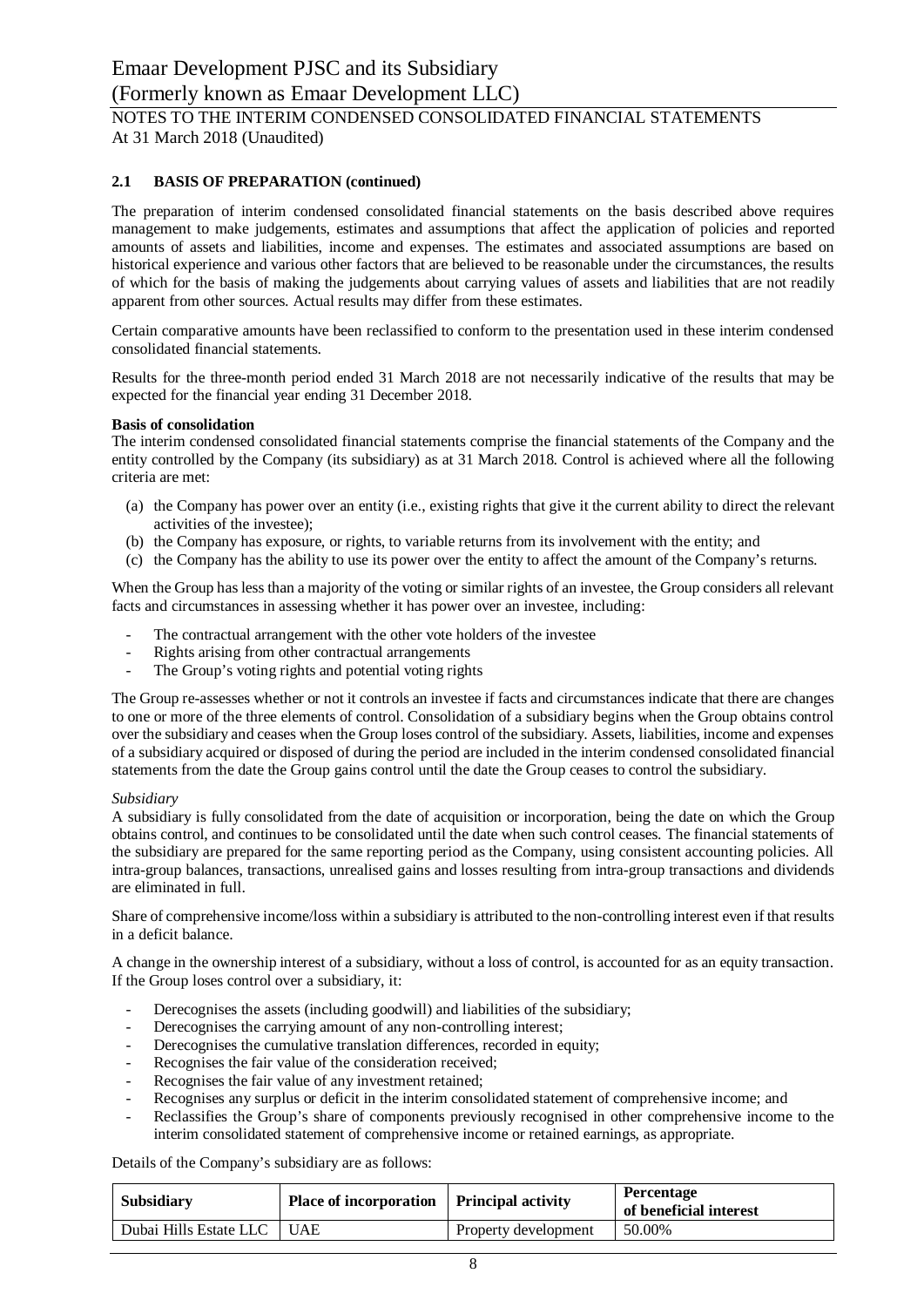## **2.1 BASIS OF PREPARATION (continued)**

#### **Basis of consolidation (continued)**

#### *Joint ventures*

Joint ventures are those entities over whose activities the Group has joint control, established by contractual agreement and requiring unanimous consent for strategic financial and operating decisions.

The Group's investment in joint ventures are accounted for using the equity method of accounting. Under the equity method of accounting, investments in joint ventures are carried in the interim consolidated statement of financial position at cost, plus post-acquisition changes in the Group's share of net assets of the joint venture companies, less any impairment in value.

The interim consolidated statement of comprehensive income reflects the Group's share of results of its joint ventures. Unrealised profits and losses resulting from transactions between the Group and its joint ventures are eliminated to the extent of the Group's interest in the joint ventures.

### **2.2 SIGNIFICANT ACCOUNTING JUDGMENTS, ESTIMATES AND ASSUMPTIONS**

The preparation of these interim condensed consolidated financial statements requires management to make judgments, estimates and assumptions that affect the reported amounts of revenues, expenses, assets and liabilities, and the accompanying disclosures and the disclosure of contingent liabilities at the reporting date. Uncertainty about these assumptions and estimates could result in outcomes that require a material adjustment to the carrying amount of the assets or liabilities affected in future periods.

Estimates and their underlying assumptions are reviewed on an ongoing basis. Revisions to accounting estimates are recognised in the period in which the estimates are revised.

The key judgments, estimates and assumptions that have a significant impact on the interim condensed consolidated financial statements of the Group are discussed below:

#### **Judgments**

#### *Satisfaction of performance obligations*

The Group is required to assess each of its contracts with customers to determine whether performance obligations are satisfied over time or at a point in time in order to determine the appropriate method of recognising revenue. The Group has assessed that based on the sale and purchase agreements entered into with customers and the provisions of relevant laws and regulations, where contracts are entered into to provide real estate assets to customer, the Group does not create an asset with an alternative use to the Group and usually has an enforceable right to payment for performance completed to date. In these circumstances the Group recognises revenue over time. Where this is not the case revenue is recognised at a point in time.

#### *Determination of transaction prices*

The Group is required to determine the transaction price in respect of each of its contracts with customers. In making such judgment the Group assesses the impact of any variable consideration in the contract, due to discounts or penalties, the existence of any significant financing component in the contract and any non-cash consideration in the contract.

In determining the impact of variable consideration the Group uses the "most-likely amount" method in IFRS 15 whereby the transaction price is determined by reference to the single most likely amount in a range of possible consideration amounts.

#### *Transfer of control in contracts with customers*

In cases where the Group determines that performance obligations are satisfied at a point in time, revenue is recognised when control over the asset that is the subject of the contract is transferred to the customer. In the case of contracts to sell real estate assets this is generally when the consideration for the unit has been substantially received and there are no impediments in the handing over of the unit to the customer.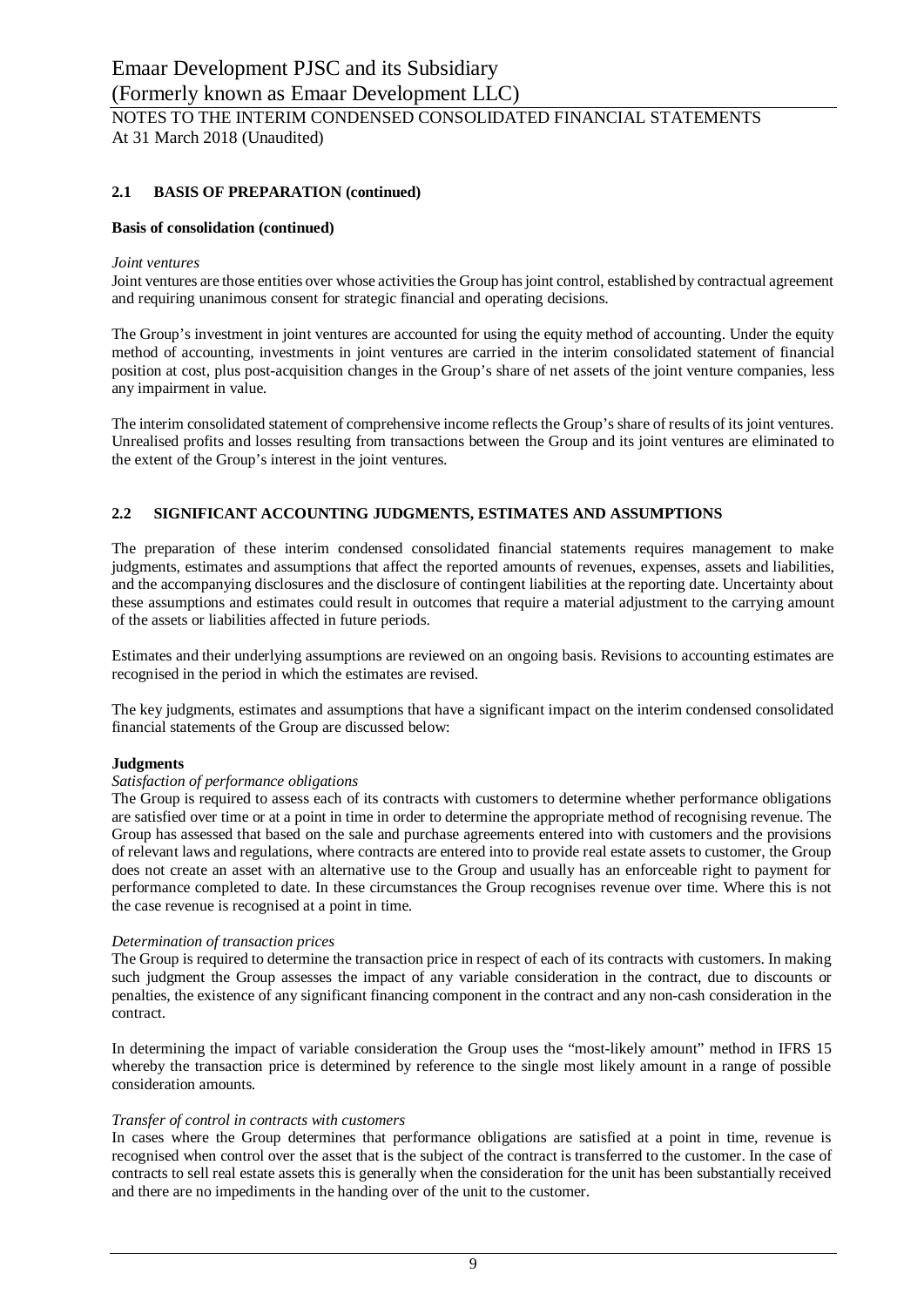## **2.2 SIGNIFICANT ACCOUNTING JUDGMENTS, ESTIMATES AND ASSUMPTIONS (continued)**

#### **Judgments (continued)**

#### *Transfer of real estate assets from property, plant and equipment to development properties*

The Group sells real estate assets in its ordinary course of business. When real estate assets which were previously classified as property, plant and equipment are identified for sale in the ordinary course of business, then the assets are transferred to development properties at their carrying value at the date of identification and become held for sale. Sale proceeds from such assets are recognised as revenue in accordance with IFRS 15 *Revenue from Contracts with Customers*.

#### *Consolidation of subsidiary*

The Group has evaluated all investee entities to determine whether it controls the investee as per the criteria laid out by IFRS 10 *Consolidated Financial Statements*. The Group has evaluated, amongst other things, its ownership interest, the contractual arrangements in place and its ability and the extent of its involvement with the relevant activities of the investee entities to determine whether it controls the investee.

#### **Estimations and assumptions**

#### *Split of real estate components*

The interim condensed consolidated financial statements of the Group include certain assets, liabilities, income, expenses and cash flows which are allocated to the Group based on management assumptions and estimates. This mainly includes development properties, trade and other payables, selling, general and administrative expenses. These are allocated based on evaluation by project consultant and management best estimate of use of corporate resources by the Group.

#### *Impairment of trade and other receivables*

An estimate of the collectible amount of trade and other receivables is made when collection of the full amount is no longer probable. For individually significant amounts, this estimation is performed on an individual basis. Amounts which are not individually significant, but which are past due, are assessed collectively and a provision applied according to the length of time past due, based on expected credit loss on such receivables.

#### *Allocation of transaction price to performance obligation in contracts with customers*

The Group has elected to apply the input method in allocating the transaction price to performance obligations where revenue is recognised over time. The Group considers that the use of the input method, which requires revenue recognition on the basis of the Group's efforts to the satisfaction of the performance obligation, provides the best reference of revenue actually earned. In applying the input method, the Group estimates the cost to complete the projects in order to determine the amount of revenue to be recognised. These estimates include the cost of providing infrastructure, potential claims by contractors as evaluated by the project consultant and the cost of meeting other contractual obligations to the customers.

#### *Cost to complete the projects*

The Group estimates the cost to complete the projects in order to determine the cost attributable to revenue being recognised. These estimates include the cost of providing infrastructure, potential claims by contractors as evaluated by the project consultant and the cost of meeting other contractual obligations to the customers.

#### *Impairment of non-financial assets*

The Group assesses whether there are any indicators of impairment for all non-financial assets at each reporting date. The non-financial assets are tested for impairment when there are indicators that the carrying amounts may not be recoverable. When value in use calculations are undertaken, management estimates the expected future cash flows from the asset or cash-generating unit and chooses a suitable discount rate in order to calculate the present value of those cash flows.

#### *Fair value measurement of financial instruments*

When the fair values of financial assets and financial liabilities recorded in the interim consolidated statement of financial position cannot be measured based on quoted prices in active markets, their fair value is measured using valuation techniques including the discounted cash flow (DCF) model. The inputs to these models are taken from observable markets where possible, but where this is not feasible, a degree of judgement is required in establishing fair values. Judgements include considerations of inputs such as liquidity risk, credit risk and volatility.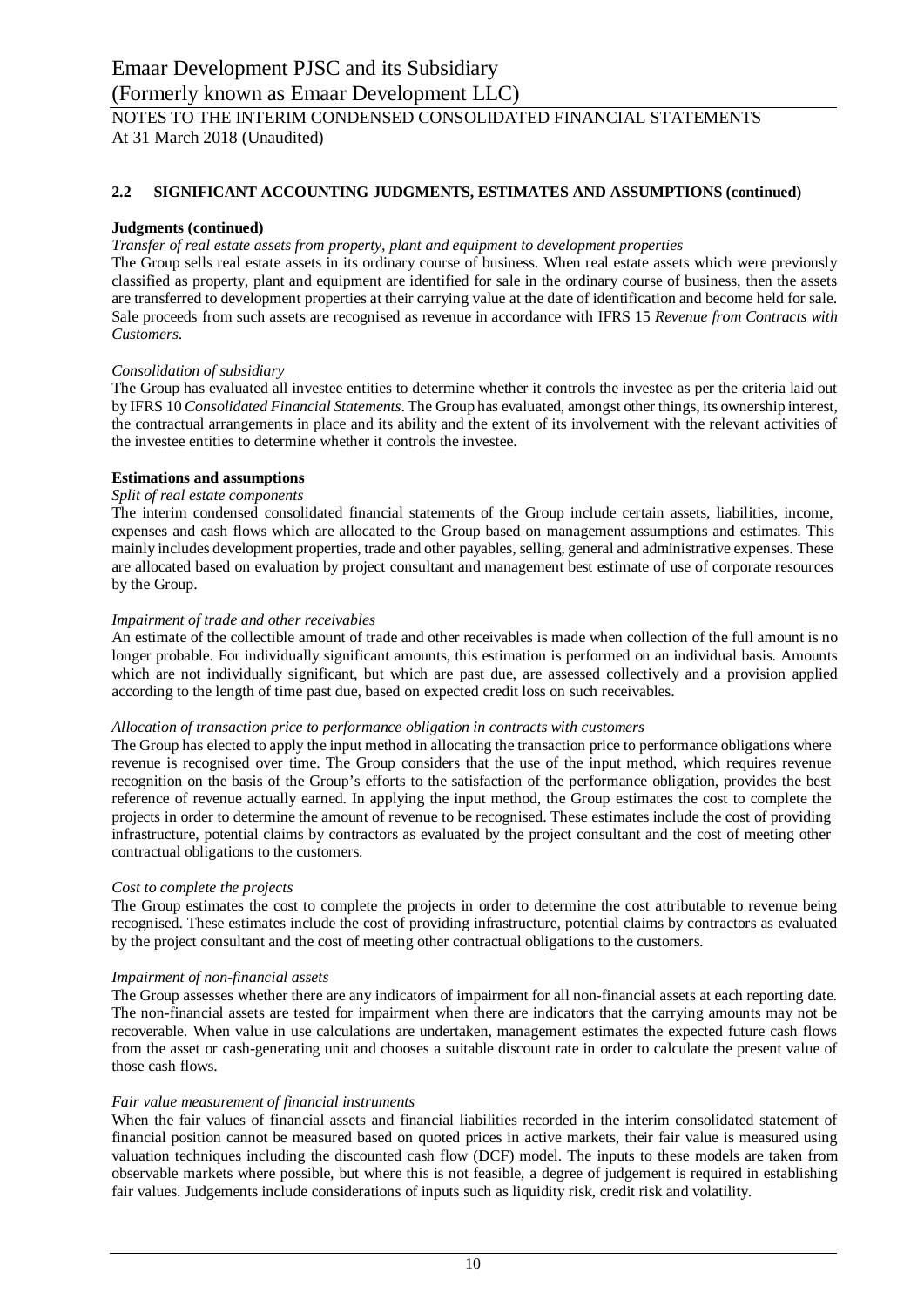## **2.3 CHANGES IN THE ACCOUNTING POLICIES AND DISCLOSURES**

### **(a) New standards, interpretations and amendments adopted by the Group**

The accounting policies adopted in the preparation of the interim condensed consolidated financial statements are consistent with those followed in the preparation of the Group's most recent consolidated financial statements, except for the adoption of new standards, interpretations and amendments effective as of 1 January 2018. Although these new standards and amendments apply for the first time in 2018, they do not have a material impact on the interim condensed consolidated financial statements of the Group. The nature and the impact of each new standard or amendment is described below:

### **IFRS 9 Financial Instruments**

IFRS 9 Financial Instruments replaces IAS 39 *Financial Instruments: Recognition and Measurement* for annual periods beginning on or after 1 January 2018, bringing together all three aspects of the accounting for financial instruments: classification and measurement; impairment; and hedge accounting.

The Group early adopted IFRS 9- Phase 1 *Classification and Measurement of Financial Instruments* in the prior years, and adopted the other two aspects of IFRS 9 namely, Impairment and Hedge accounting from 1 January 2018 with the initial application date of 1 January 2018. With the exception of hedge accounting, which the Group has applied IFRS 9 - Impairment retrospectively. The effect of adopting IFRS 9 - Impairment is as follows:

#### *Impairment*

The adoption of IFRS 9 requires the Group to account for impairment losses for financial assets by replacing IAS 39's incurred loss approach with a forward-looking Expected Credit Loss (ECL) approach.

IFRS 9 requires the Group to record an allowance for ECLs for all loans and other debt financial assets not held at Fair value through profit or loss (FVPL). ECLs are based on the difference between the contractual cash flows due in accordance with the contract and all the cash flows that the Group expects to receive. The shortfall is then discounted at an approximation to the asset's original effective interest rate.

For trade and unbilled receivables and other receivables, the Group has applied the standard's simplified approach and has calculated ECLs based on lifetime expected credit losses. The Group has established a provision matrix that is based on the Group's historical credit loss experience, adjusted for forward-looking factors specific to the debtors and the economic environment.

For other debt financial assets (i.e., loans and investment in debt securities), the ECL is based on the 12-month ECL. The 12-month ECL is the portion of lifetime ECLs that results from default events on a financial instrument that are possible within 12 months after the reporting date. However, when there has been a significant increase in credit risk since origination, the allowance will be based on the lifetime ECL.

The Group considers a financial asset in default when contractual payment are 90 days past due. However, in certain cases, the Group may also consider a financial asset to be in default when internal or external information indicates that the Group is unlikely to receive the outstanding contractual amounts in full before taking into account any credit enhancements held by the Group.

Management assessed the expected credit losses as prescribed by the requirements of IFRS 9 against trade and unbilled receivables and other receivables and concluded that there was no material impact on the interim condensed consolidated financial statements.

## **IFRIC Interpretation 22 Foreign Currency Transactions and Advance Considerations**

The Interpretation clarifies that, in determining the spot exchange rate to use on initial recognition of the related asset, expense or income (or part of it) on the derecognition of a non-monetary asset or non-monetary liability relating to advance consideration, the date of the transaction is the date on which an entity initially recognises the non-monetary asset or non-monetary liability arising from the advance consideration. If there are multiple payments or receipts in advance, then the entity must determine a date of the transactions for each payment or receipt of advance consideration. This Interpretation does not have any impact on the Group's interim condensed consolidated financial statements.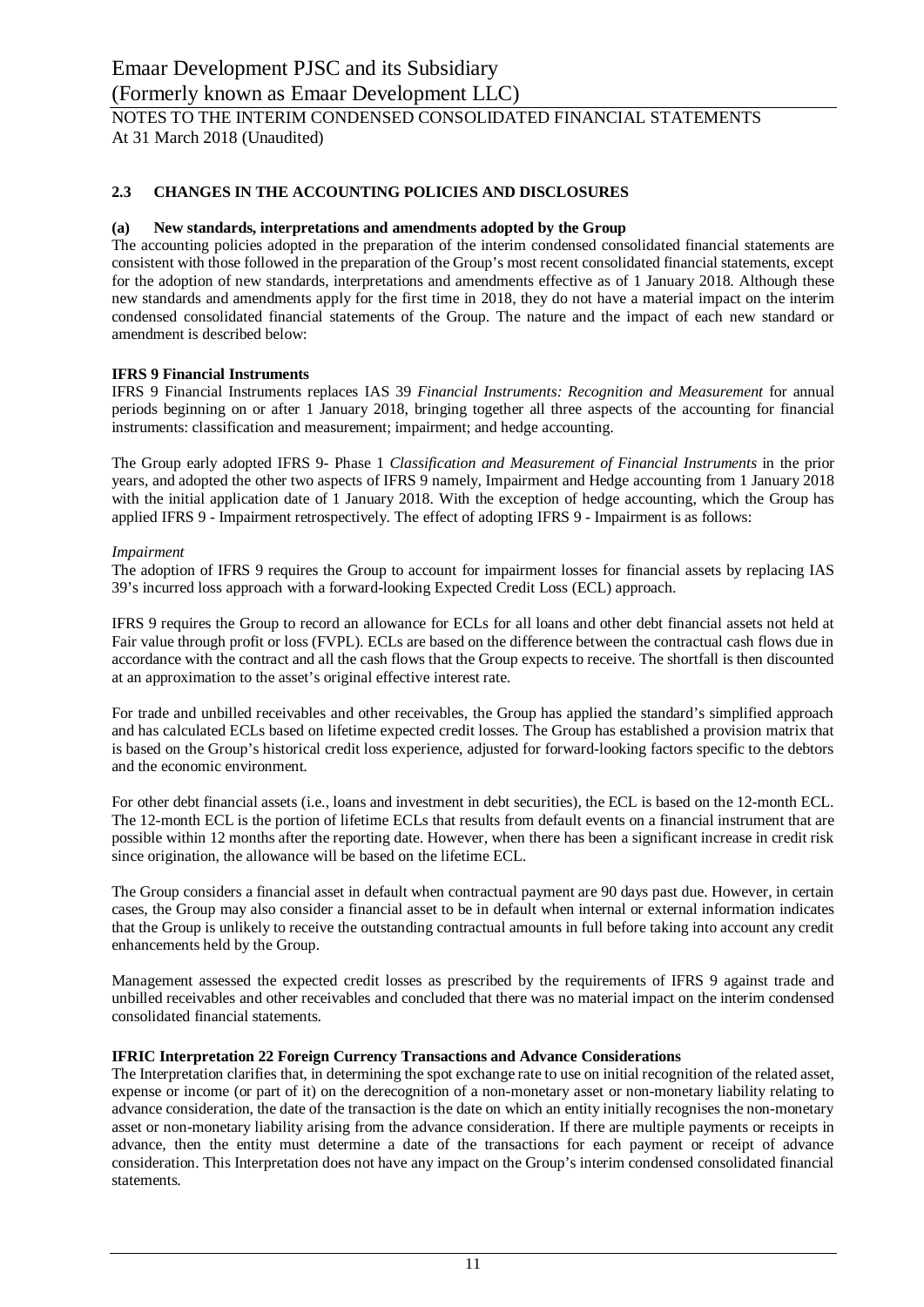## **2.3 CHANGES IN THE ACCOUNTING POLICIES AND DISCLOSURES (continued)**

#### **(a) New standards, interpretations and amendments adopted by the Group (continued)**

#### **Amendments to IAS 40 Transfers of Investment Property**

The amendments clarify when an entity should transfer property, including property under construction or development into, or out of investment property. The amendments state that a change in use occurs when the property meets, or ceases to meet, the definition of investment property and there is evidence of the change in use. A mere change in management's intentions for the use of a property does not provide evidence of a change in use. These amendments do not have any impact on the Group's interim condensed consolidated financial statements.

#### **Amendments to IFRS 2 Classification and Measurement of Share-based Payment Transactions**

The IASB issued amendments to IFRS 2 Share-based Payment that address three main areas: the effects of vesting conditions on the measurement of a cash-settled share-based payment transaction; the classification of a share-based payment transaction with net settlement features for withholding tax obligations; and accounting where a modification to the terms and conditions of a share-based payment transaction changes its classification from cash settled to equity settled. On adoption, entities are required to apply the amendments without restating prior periods, but retrospective application is permitted if elected for all three amendments and other criteria are met. The Group has no share-based payment transactions, therefore these amendments do not have any impact on the Group's interim condensed consolidated financial statements.

#### **Amendments to IFRS 4 Applying IFRS 9 Financial Instruments with IFRS 4 Insurance Contracts**

The amendments address concerns arising from implementing the new financial instruments standard, IFRS 9, before implementing IFRS 17 Insurance Contracts, which replaces IFRS 4. The amendments introduce two options for entities issuing insurance contracts: a temporary exemption from applying IFRS 9 and an overlay approach. These amendments do not have any impact on the Group's interim condensed consolidated financial statements.

#### **Amendments to IAS 28 Investments in Associates and Joint Ventures - Clarification that measuring investees at fair value through profit or loss is an investment-by-investment choice**

The amendments clarify that an entity that is a venture capital organisation, or other qualifying entity, may elect, at initial recognition on an investment-by-investment basis, to measure its investments in associates and joint ventures at fair value through profit or loss. If an entity, that is not itself an investment entity, has an interest in an associate or joint venture that is an investment entity, the entity may, when applying the equity method, elect to retain the fair value measurement applied by that investment entity associate or joint venture to the investment entity associate's or joint venture's interests in subsidiaries. This election is made separately for each investment entity associate or joint venture, at the later of the date on which: (a) the investment entity associate or joint venture is initially recognised; (b) the associate or joint venture becomes an investment entity; and (c) the investment entity associate or joint venture first becomes a parent. These amendments do not have any impact on the Group's interim condensed consolidated financial statements.

#### **Amendments to IFRS 1 First-time Adoption of International Financial Reporting Standards - Deletion of short-term exemptions for first-time adopters**

Short-term exemptions in paragraphs E3–E7 of IFRS 1 were deleted because they have now served their intended purpose. These amendments do not have any impact on the Group's interim condensed consolidated financial statements.

#### **(b) Standards, amendments and interpretations in issue but not effective**

At the date of authorisation of these interim condensed consolidated financial statements, other than the standards and interpretations adopted by the Group (as described above) the following standards, amendments and interpretations were in issue but not yet effective.

IFRS 16 Leases - IFRS 16 replaces IAS 17 Leases, IFRIC 4 Determining whether an Arrangement contains a Lease, SIC-15 Operating Leases-Incentives and SIC-27 Evaluating the Substance of Transactions Involving the Legal Form of a Lease (effective for annual periods beginning on or after 1 January 2019, with early application permitted, but not before an entity applies IFRS 15);

Lessor accounting under IFRS 16 is substantially unchanged from today's accounting under IAS 17. Lessors will continue to classify all leases using the same classification principle as in IAS 17 and distinguish between two types of leases: operating and finance leases.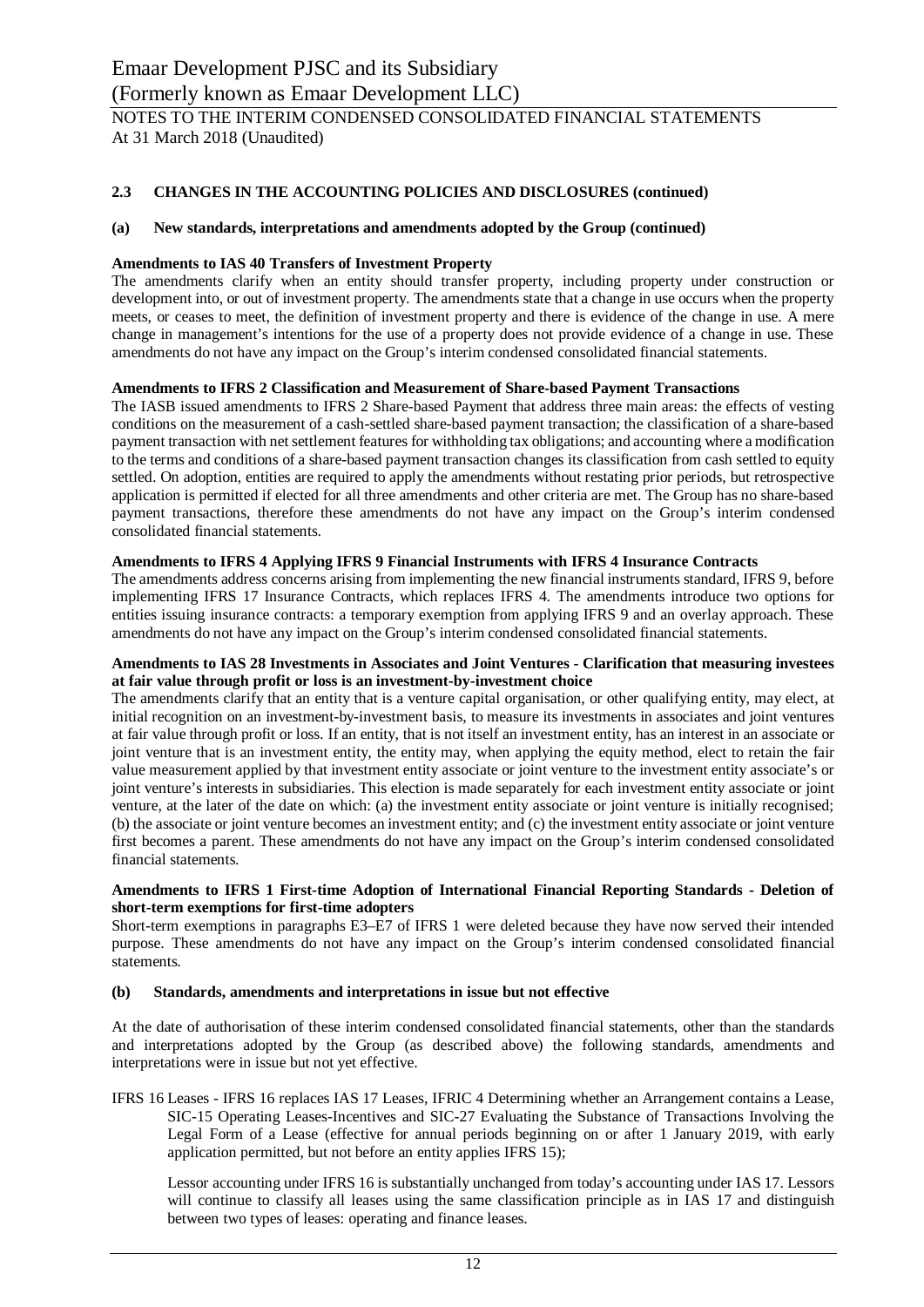### **2.3 CHANGES IN THE ACCOUNTING POLICIES AND DISCLOSURES (continued)**

#### **(b) Standards, amendments and interpretations in issue but not effective (continued)**

- IFRS10, Sale or Contribution of Assets between an Investor and its Associate or Joint Venture (The IASB has
- IAS 28 deferred the effective date of these amendments indefinitely, but an entity that early adopts the amendments must apply them prospectively);
- IFRS 17 Insurance Contracts IFRS 17 will replace IFRS 4 Insurance Contracts (effective for reporting periods beginning on or after 1 January 2021, with comparative figures required. Early application is permitted, provided the entity also applies IFRS 9 and IFRS 15 on or before the date it first applies IFRS 17); and

#### **Annual Improvements 2014-2017 Cycle (issued in December 2017)**

These improvements include:

IFRIC Interpretation 23 Uncertainty over Income Tax Treatment (effective for annual reporting periods beginning on or after 1 January 2019).

The Group does not expect the adoption of the above new standards, amendments and interpretations to have a material impact on the future consolidated financial statements of the Group.

### **2.4 SUMMARY OF SIGNIFICANT ACCOUNTING POLICIES**

#### **Revenue recognition**

The Group has adopted IFRS 15 and has applied the following accounting policy in the preparation of its interim condensed consolidated financial statements.

#### *Revenue from contracts with customers for sale of properties*

The Group recognises revenue from contracts with customers based on a five step model as set out in IFRS 15:

- Step 1. Identify the contract(s) with a customer: A contract is defined as an agreement between two or more parties that creates enforceable rights and obligations and sets out the criteria for every contract that must be met.
- Step 2. Identify the performance obligations in the contract: A performance obligation is a promise in a contract with a customer to transfer a good or service to the customer.
- Step 3. Determine the transaction price: The transaction price is the amount of consideration to which the Group expects to be entitled in exchange for transferring promised goods or services to a customer, excluding amounts collected on behalf of third parties.
- Step 4. Allocate the transaction price to the performance obligations in the contract: For a contract that has more than one performance obligation, the Group will allocate the transaction price to each performance obligation in an amount that depicts the amount of consideration to which the Group expects to be entitled in exchange for satisfying each performance obligation.
- Step 5. Recognise revenue when (or as) the entity satisfies a performance obligation.

The Group satisfies a performance obligation and recognises revenue over time, if one of the following criteria is met:

- 1. The customer simultaneously receives and consumes the benefits provided by the Group's performance as the Group performs; or
- 2. The Group's performance creates or enhances an asset that the customer controls as the asset is created or enhanced; or
- 3. The Group's performance does not create an asset with an alternative use to the Group and the entity has an enforceable right to payment for performance completed to date.

For performance obligations where one of the above conditions are not met, revenue is recognised at the point in time at which the performance obligation is satisfied.

When the Group satisfies a performance obligation by delivering the promised goods or services it creates a contract asset based on the amount of consideration earned by the performance. Where the amount of consideration received from a customer exceeds the amount of revenue recognised this gives rise to a contract liability.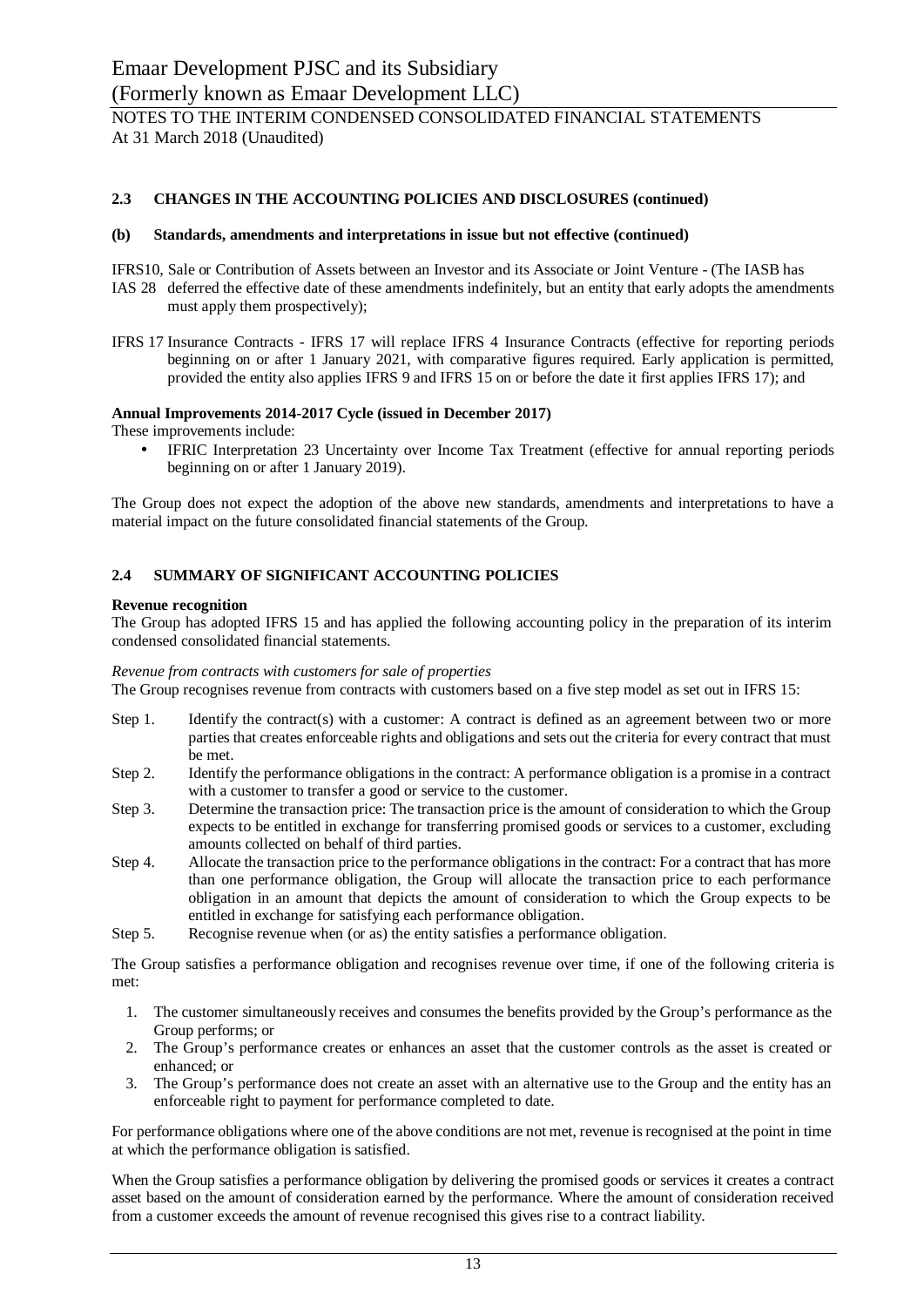At 31 March 2018 (Unaudited)

## **2.4 SUMMARY OF SIGNIFICANT ACCOUNTING POLICIES (continued)**

#### **Revenue recognition (continued)**

Revenue is measured at the fair value of the consideration received or receivable, taking into account contractually defined terms of payment and excluding taxes and duty. The Group assesses its revenue arrangements against specific criteria to determine if it is acting as principal or agent. The Group has concluded that it is acting as a principal in all of its revenue arrangements.

Revenue is recognised in the interim consolidated statement of comprehensive income to the extent that it is probable that the economic benefits will flow to the Group and the revenue and costs, if applicable, can be measured reliably.

#### *Interest income*

Interest income is recognised as the interest accrues using the effective interest method, under which the rate used exactly discounts estimated future cash receipts through the expected life of the financial asset to the net carrying amount of the financial asset.

#### *Development services*

Revenue from rendering of development management services is recognised when the outcome of the transaction can be estimated reliably, by reference to the stage of completion of the development obligation at the reporting date. Where the outcome cannot be measured reliably, revenue is recognised only to the extent that the expenses incurred are eligible to be recovered.

#### **Development properties**

Properties acquired, constructed or in the course of construction for sale in the ordinary course of business are classified as development properties and are stated at the lower of cost or net realisable value. Cost includes:

- Freehold and leasehold rights for land;
- Amounts paid to contractors for construction; and
- Borrowing costs, planning and design costs, costs of site preparation, professional fees for legal services, property transfer taxes, construction overheads and other related costs.

Net realisable value is the estimated selling price in the ordinary course of the business, based on market prices at the reporting date and discounted for the time value of money if material, less costs to completion and the estimated costs of sale.

The cost of development properties recognised in the interim consolidated statement of comprehensive income on sale is determined with reference to the specific costs incurred on the property sold and an allocation of any nonspecific costs based on the relative size of the property sold.

The management reviews the carrying values of the development properties on an annual basis.

#### **Financial assets**

All financial assets are recognised and derecognised on trade date when the purchase or sale of a financial asset is made under a contract whose terms require delivery of the financial asset within the timeframe established by the market concerned. Financial assets are initially measured at cost, plus transaction costs, except for those financial assets classified as at fair value through profit or loss, which are initially measured at fair value. All recognised financial assets are subsequently measured in their entirety at either amortised cost or fair value.

The fair value of financial instruments that are actively traded in organised financial markets is determined by reference to quoted market bid prices for assets and offer prices for liabilities, at the close of business on the reporting date. If quoted market prices are not available, reference can also be made to broker or dealer price quotations.

The fair value of floating rate and overnight deposits with credit institutions is their carrying value. The carrying value is the cost of the deposit and accrued interest. The fair value of fixed interest-bearing deposits is estimated using discounted cash flow techniques. Expected cash flows are discounted at current market rates for similar instruments at the reporting date.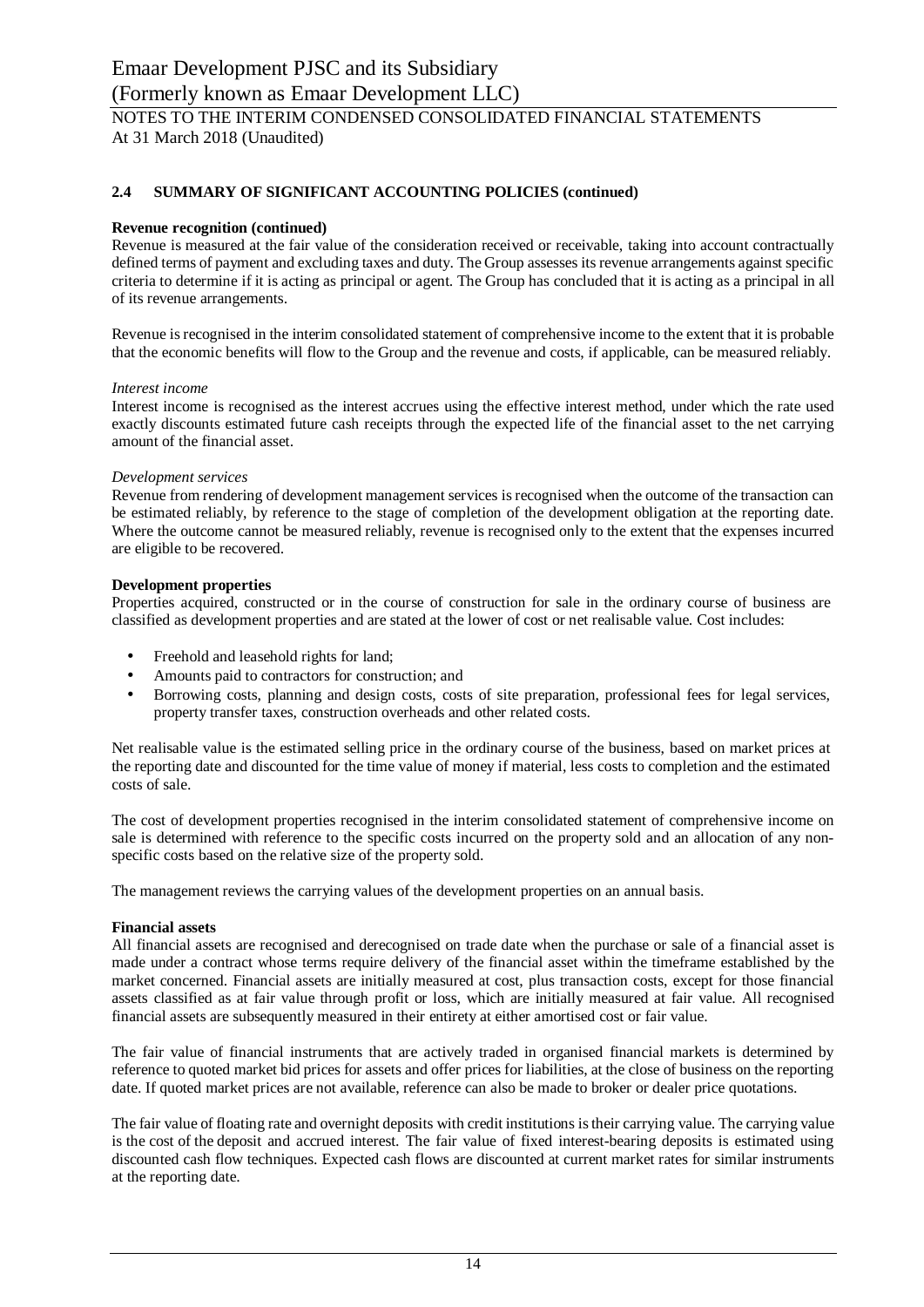# **2.4 SUMMARY OF SIGNIFICANT ACCOUNTING POLICIES (continued)**

## **Financial assets (continued)**

## *Classification of financial assets*

For the purposes of classifying financial assets, an instrument is an 'equity instrument' if it is a non-derivative and meets the definition of 'equity' for the issuer (under IAS 32: *Financial Instruments: Presentation*) except for certain non-derivative puttable instruments presented as equity by the issuer. All other non-derivative financial assets are 'debt instruments'.

## *Equity investments*

All financial assets that are equity investments are measured at fair value either through other comprehensive income or through profit or loss. This is an irrevocable choice that the Group has made on early adoption of IFRS 9 - Phase 1 or will make on subsequent acquisition of equity investments unless the equity investments are held for trading, in which case, they must be measured at fair value through profit or loss. Gain or loss on disposal of equity investments is not recycled. Dividend income for all equity investments is recorded through the interim consolidated statement of comprehensive income.

## *Debt instruments*

Debt instruments are also measured at fair value through profit or loss unless they are classified at amortised cost. They are classified at amortised cost only if:

- the asset is held within a business model whose objective is to hold the asset to collect the contractual cash flows; and
- the contractual terms of the debt instrument give rise, on specified dates, to cash flows that are solely payments ÷. of principal and interest on the principal outstanding.

## *Cash and cash equivalents*

For the purpose of the interim consolidated statement of cash flows, cash and cash equivalents consist of cash in hand, bank balances and short-term deposits with an original maturity of three months or less, net of outstanding bank overdrafts.

## *Trade and unbilled receivables*

Trade and unbilled receivables are stated at original invoice amount less a provision for any uncollectible amounts. An estimate for doubtful debts is made based on expected credit loss on receivables. When trade and unbilled receivables are uncollectible, it is written off against provision for doubtful debts. Subsequent recoveries of amounts previously written off are credited to the interim consolidated statement of comprehensive income.

## *Foreign exchange gains and losses*

The fair value of financial assets denominated in a foreign currency is determined in that foreign currency and translated at the spot rate at the end of the reporting period. The foreign exchange component forms part of its fair value gain or loss. For financial assets classified as at fair value through profit or loss, the foreign exchange component is recognised in the interim consolidated statement of comprehensive income. For financial assets designated at fair value through other comprehensive income any foreign exchange component is recognised in the interim consolidated statement of comprehensive income. For foreign currency denominated debt instruments classified at amortised cost, the foreign exchange gains and losses are determined based on the amortised cost of the asset and are recognised in the 'other gains and losses' line item in the interim consolidated statement of comprehensive income.

## *Derecognition of financial assets*

A financial asset (or, when applicable, a part of a financial asset or part of a group of similar financial assets) is derecognised when:

- The rights to receive cash flows from the asset have expired, or
- The Group has transferred its rights to receive cash flows from the asset or has assumed an obligation to pay the received cash flows in full without material delay to a third party under a 'pass-through' arrangement; and either (a) the Group has transferred substantially all the risks and rewards of the asset, or (b) the Group has neither transferred nor retained substantially all the risks and rewards of the asset, but has transferred control of the asset.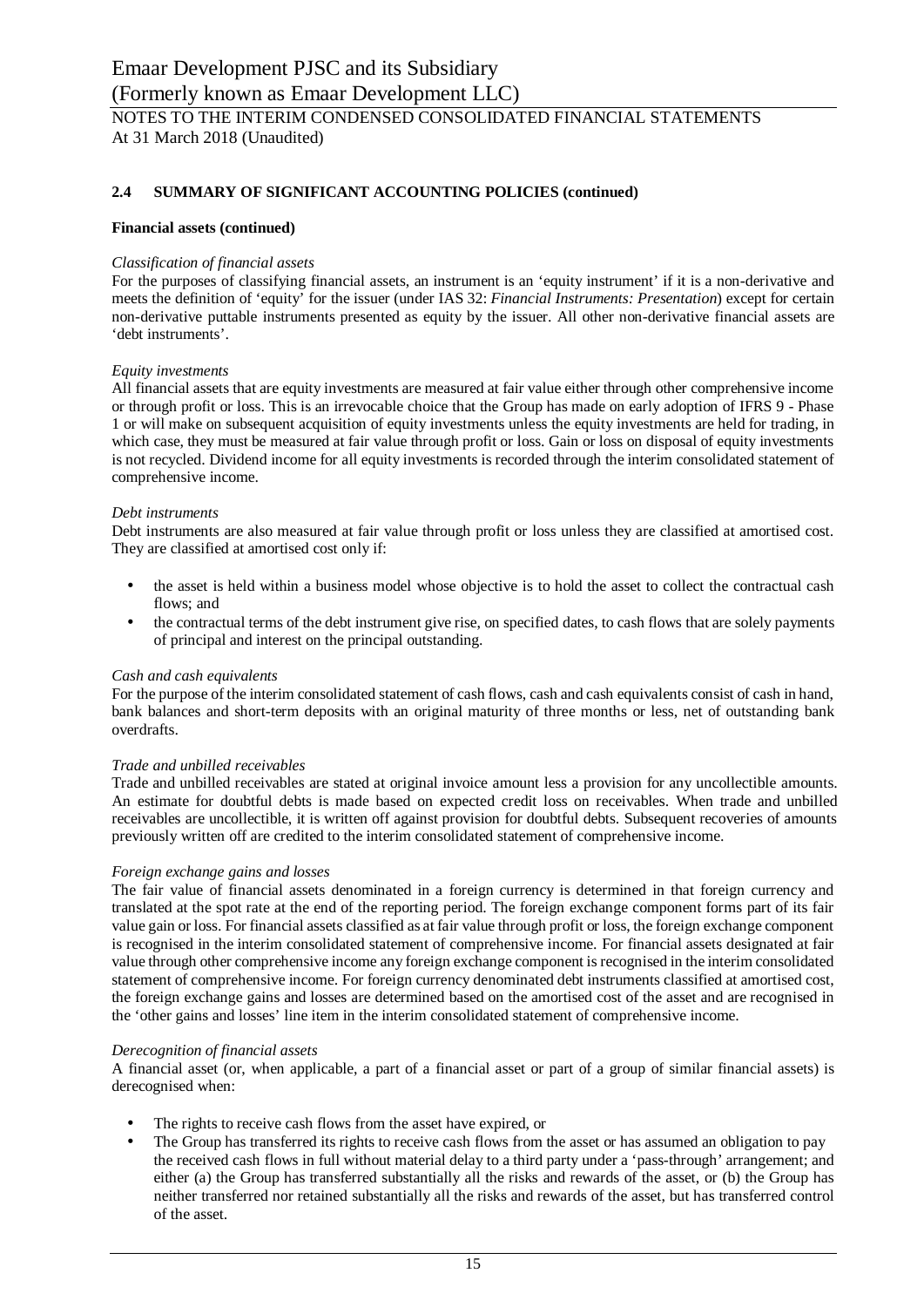## **2.4 SUMMARY OF SIGNIFICANT ACCOUNTING POLICIES (continued)**

#### **Financial assets (continued)**

### *Derecognition of financial assets (continued)*

When the Group has transferred its right to receive cash flows from an asset or has entered into a pass-through arrangement, it evaluates if and to what extent it has retained the risks and rewards of ownership. When it has neither transferred nor retained substantially all the risks and rewards of the asset nor transferred control of the asset, the asset is recognised to the extent of the Group's continuing involvement in the asset. Continuing involvement that takes the form of a guarantee over the transferred asset is measured at the lower of the original carrying amount of the asset and the maximum amount of consideration that the Group could be required to repay.

#### **Impairment of non-financial assets**

The Group assesses at each reporting date whether there is an indication that a non-financial asset may be impaired. If any indication exists, or when annual impairment testing for an asset is required, the Group estimates the asset's recoverable amount. An asset's recoverable amount is the higher of an asset's or cash-generating unit's (CGU) fair value less costs to sell and its value in use and is determined for an individual asset, unless the asset does not generate cash inflows that are largely independent of those from other assets or groups of assets. Where the carrying amount of an asset or CGU exceeds its recoverable amount, the asset is considered impaired and is written down to its recoverable amount. In assessing value in use, the estimated future cash flows are discounted to their present value using a pre-tax discount rate that reflects current market assessments of the time value of money and the risks specific to the asset. In determining fair value less costs to sell, an appropriate valuation model is used. These calculations are corroborated by valuation multiples, quoted share prices for publicly traded entities or other available fair value indicators. Impairment losses of continuing operations are recognised in the interim consolidated statement of comprehensive income in those expense categories consistent with the function of the impaired asset.

For assets excluding goodwill, an assessment is made at each reporting date as to whether there is any indication that previously recognised impairment losses may no longer exist or may have decreased. If such indication exists, the Group estimates the asset's or cash-generating unit's recoverable amount. A previously recognised impairment loss is reversed only if there has been a change in the assumptions used to determine the asset's recoverable amount since the last impairment loss was recognised. The reversal is limited so that the carrying amount of the asset does not exceed its recoverable amount, nor exceed the carrying amount that would have been determined, net of depreciation, had no impairment loss been recognised for the asset in prior years. Such reversal is recognised in the interim consolidated statement of comprehensive income.

#### **Financial liabilities and equity instruments issued by the Group**

Debt and equity instruments are classified as either financial liabilities or as equity instruments in accordance with the substance of the contractual agreements. Financial liabilities within the scope of IFRS 9, are classified as financial liabilities at fair value through profit or loss, loans and borrowings, or as derivative instruments as appropriate. The Group determines the classification of its financial liabilities at the initial recognition.

#### *Trade and other payables*

Liabilities are recognised for amounts to be paid in the future for goods or services received, whether billed by the supplier or not.

#### *Loans and borrowings*

Term loans are initially recognised at the fair value of the consideration received less directly attributable transaction costs.

After initial recognition, interest-bearing loans and borrowings are subsequently measured at amortised cost using the effective interest rate method. Gains and losses are recognised in the interim consolidated statement of comprehensive income when the liabilities are derecognised as well as through the amortisation process.

#### *Other financial liabilities*

Other financial liabilities are initially measured at fair value, net of transaction costs and are subsequently measured at amortised cost using the effective interest method, with interest expense recognised on an effective yield basis.

The effective interest method is a method of calculating the amortised cost of a financial liability and of allocating interest expense over the relevant period. The effective interest rate is the rate that exactly discounts estimated future cash payments through the expected life of the financial liability, or, where appropriate, a shorter period.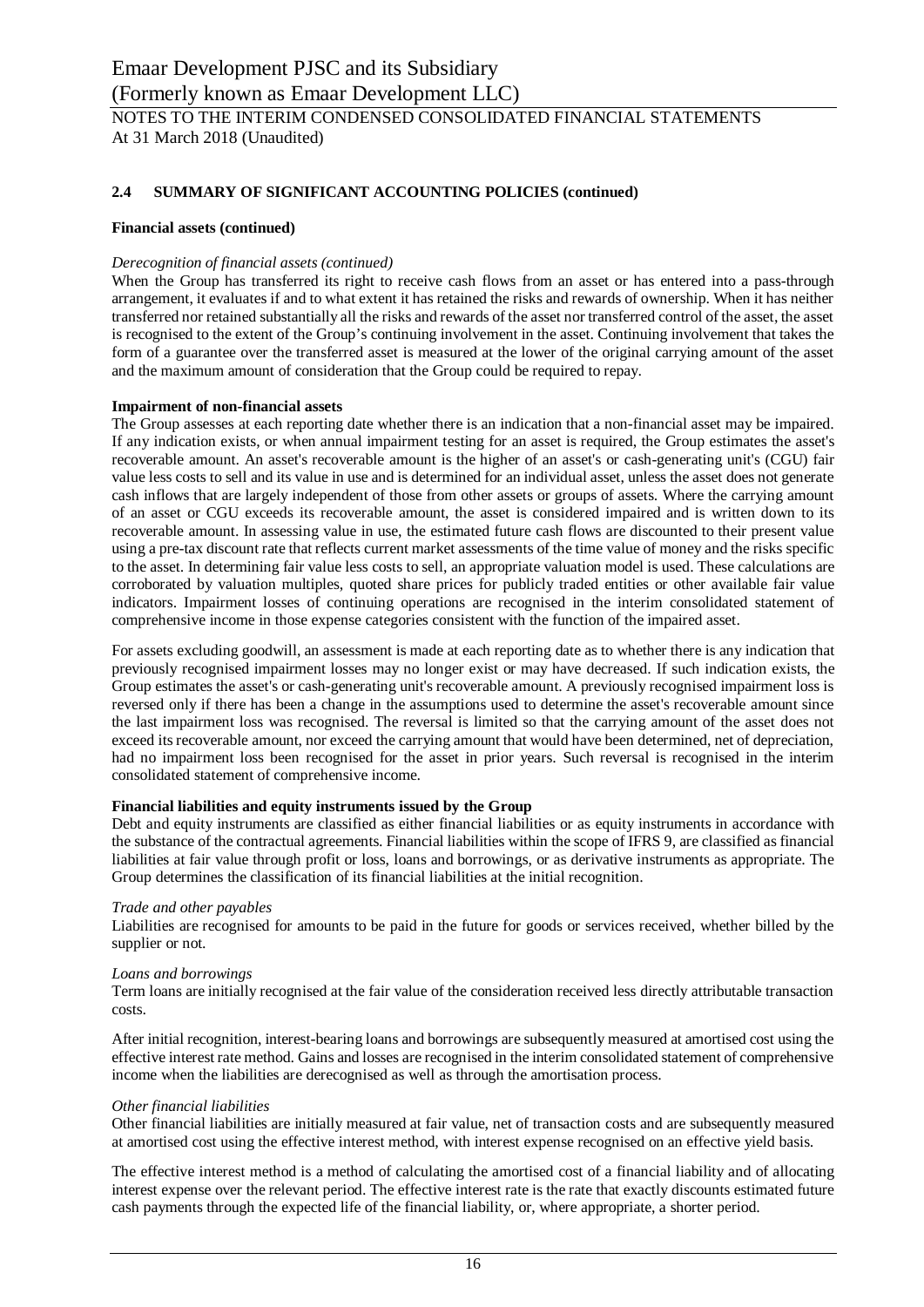## **2.4 SUMMARY OF SIGNIFICANT ACCOUNTING POLICIES (continued)**

#### **Financial liabilities and equity instruments issued by the Group (continued)**

#### *Derecognition of financial liabilities*

The Group derecognises financial liabilities when, and only when, the Group's obligations are discharged, cancelled or they expire. Where an existing financial liability is replaced by another from the same lender on substantially different terms, or the terms of an existing liability are substantially modified, then the difference in the respective carrying amounts is recognised in the interim consolidated statement of comprehensive income.

#### *Offsetting of financial instruments*

Financial assets and financial liabilities are offset and the net amount is reported in the interim consolidated statement of financial position if there is a currently enforceable legal right to offset the recognised amounts and there is an intention to settle on a net basis, to realise the assets and settle the liabilities simultaneously.

#### **Provisions**

Provisions are recognised when the Group has a legal or constructive obligation as a result of a past event, it is probable that an outflow of resources embodying economic benefits will be required to settle the obligation, and the amount can be reliably estimated. When the Group expects some or all of a provision to be reimbursed, the reimbursement is recognised as a separate asset but only when the reimbursement is virtually certain. The expense relating to any provision is presented in the interim consolidated statement of comprehensive income net of any reimbursement.

Provisions are measured at the present value of the expenditures expected to be required to settle the obligation at the end of the reporting period, using a rate that reflects current market assessments of the time value of money and the risks specific to the obligation.

Provisions are reviewed at each reporting date and adjusted to reflect the current best estimate. If it is no longer probable that an outflow of resources embodying economic benefits will be required to settle the obligation, the provision is reversed.

#### **Contingencies**

Contingent liabilities are not recognised in the interim condensed consolidated financial statements. They are disclosed unless the possibility of an outflow of resources embodying economic benefits is remote. A contingent asset is not recognised in the interim condensed consolidated financial statements but disclosed when an inflow of economic benefits is probable.

#### **Fair value measurement**

The fair value of financial instruments that are traded in active markets at each reporting date is determined by reference to quoted market prices or dealer price quotations (bid price for long positions and ask price for short positions), without any deduction for transaction costs.

For financial instruments not traded in an active market, the fair value is determined using appropriate valuation techniques. Such techniques may include:

- $\mathcal{L}^{\mathcal{L}}$ Using recent arm's length market transactions
- Reference to the current fair value of another instrument that is substantially the same
- A discounted cash flow analysis or other valuation models ÷.

#### **3 SEGMENT INFORMATION**

For management purposes, the Group is organised into one segment based on its products and services, which is the real estate development business. Accordingly, the Group only has one reportable segment. Management monitors the operating results of the business as a single unit for the purpose of making decisions about resource allocation and performance assessment.

#### *Business segments*

Revenue, operating results, assets and liabilities presented in the interim condensed consolidated financial statements relates to the real estate development business of the Group.

#### *Geographic segment*

The Group is currently operating only in the UAE, hence the operating results, assets and liabilities presented it the interim condensed consolidated financial statements relates to its operation in the UAE.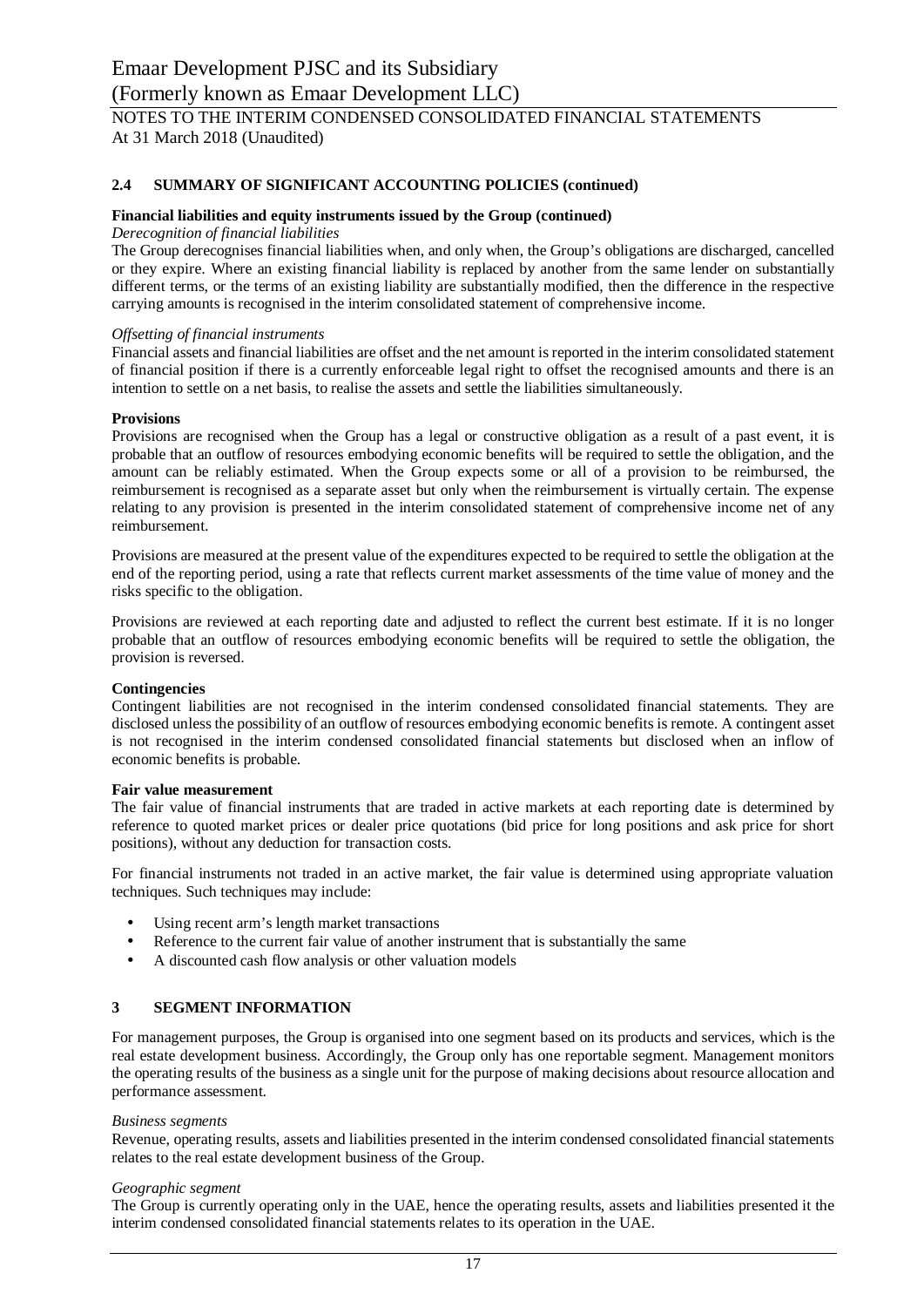At 31 March 2018 (Unaudited)

## **4 REVENUE AND COST OF REVENUE**

|                                                    | 21 November           | 1 January      | 1 January      |
|----------------------------------------------------|-----------------------|----------------|----------------|
|                                                    | 2017 to               | 2018 to        | 2017 to        |
|                                                    | 31 March              | 31 March       | 31 March       |
|                                                    | 2018                  | 2018           | 2017           |
|                                                    | <i><b>AED'000</b></i> | <b>AED'000</b> | <i>AED'000</i> |
| <b>Revenue</b>                                     |                       |                |                |
| Sale of condominiums                               | 2,236,638             | 1,711,709      | 1,204,265      |
| Sale of villas                                     | 1,866,626             | 1,323,997      | 357,005        |
| Sale of commercial units, plots of land and others | 340,078               | 229,511        | 112,118        |
|                                                    | 4,443,342             | 3,265,217      | 1,673,388      |
| <b>Cost of revenue</b>                             |                       |                |                |
| Cost of condominiums                               | 1,393,704             | 1,080,334      | 741,621        |
| Cost of villas                                     | 1,004,108             | 707,077        | 221,505        |
| Cost of commercial units, plots of land and others | 99,038                | 69,716         | 114,260        |
|                                                    | 2,496,850             | 1,857,127      | 1,077,386      |
|                                                    |                       |                |                |

Below is the split of revenue recognised over a period of time and single point in time:

|                         | 21 November | 1 January      | 1 January      |
|-------------------------|-------------|----------------|----------------|
|                         | 2017 to     | 2018 to        | 2017 to        |
|                         | 31 March    | 31 March       | 31 March       |
|                         | 2018        | 2018           | 2017           |
|                         | AED'000     | <b>AED'000</b> | <b>AED'000</b> |
| - Over a period of time | 4,209,037   | 3,131,515      | 1,594,008      |
| - Single point in time  | 234,305     | 133,702        | 79,380         |
|                         | 4,443,342   | 3,265,217      | 1,673,388      |

## **5 SELLING, GENERAL AND ADMINISTRATIVE EXPENSES**

|                                               | 21 November<br>2017 to<br>31 March<br>2018<br>AED'000 | 1 January<br>2018 to<br>31 March<br>2018<br>AED'000 | 1 January<br>2017 to<br>31 March<br>2017<br>AED'000 |
|-----------------------------------------------|-------------------------------------------------------|-----------------------------------------------------|-----------------------------------------------------|
| Sales and marketing expenses                  | 94,571                                                | 74,754                                              | 45.414                                              |
| Payroll and related expenses                  | 89,140                                                | 51,793                                              | 31,021                                              |
| Property management expenses                  | 27,365                                                | 18,296                                              | 17,662                                              |
| Depreciation of property, plant and equipment | 5,246                                                 | 3,624                                               | 3,622                                               |
| Other expenses                                | 150,450                                               | 110.781                                             | 54.464                                              |
|                                               | 366,772                                               | 259,248                                             | 152,183                                             |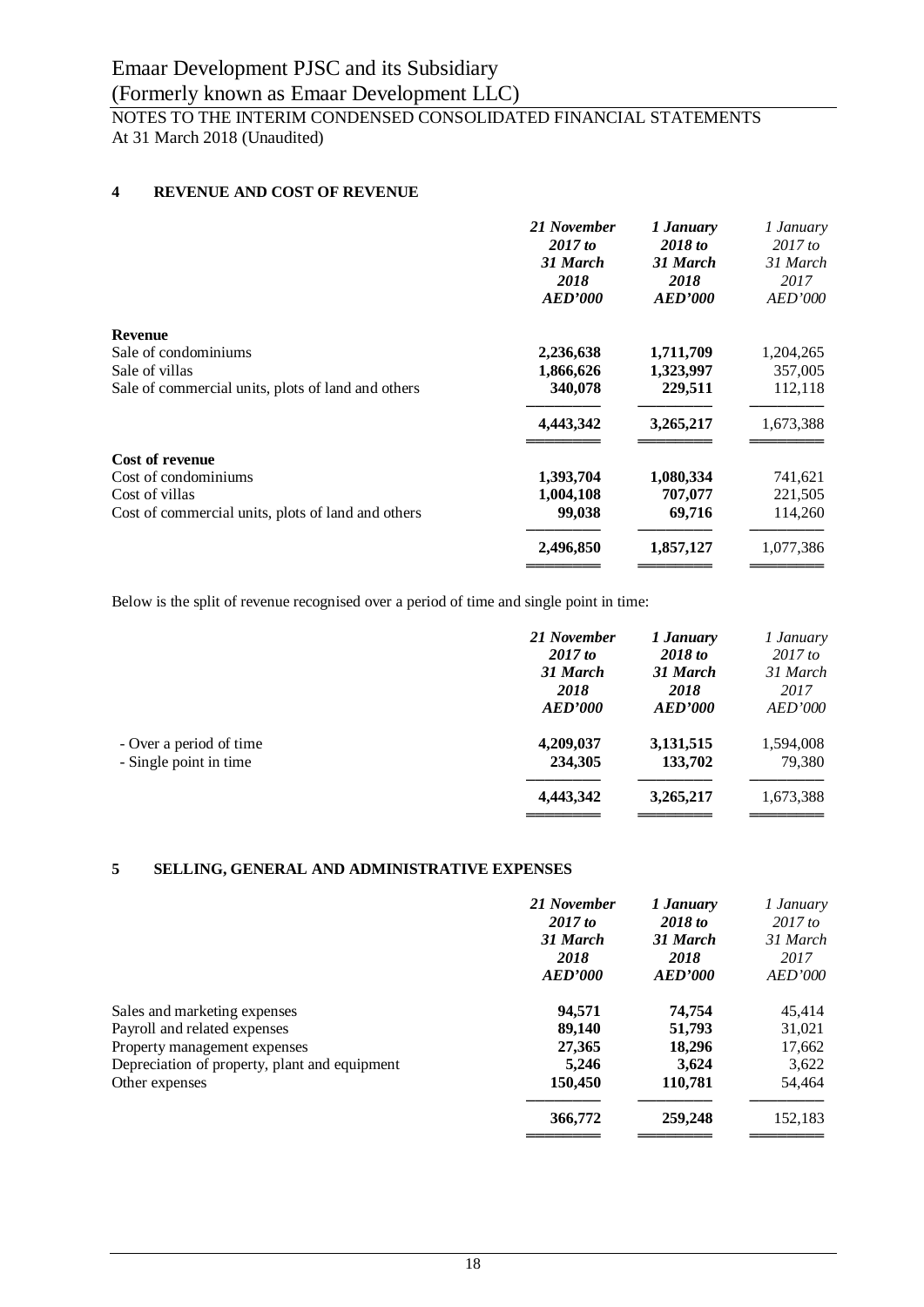## **6 FINANCE INCOME**

|                                             | 21 November | 1 January      | 1 January             |
|---------------------------------------------|-------------|----------------|-----------------------|
|                                             | 2017 to     | 2018 to        | 2017 to               |
|                                             | 31 March    | 31 March       | 31 March              |
|                                             | 2018        | 2018           | 2017                  |
|                                             | AED'000     | <b>AED'000</b> | <i><b>AED'000</b></i> |
| Finance income on fixed deposits with banks | 14,010      | 10,187         | 12,455                |
| Other finance income                        | 34,481      | 20,657         | 9,110                 |
|                                             | 48,491      | 30,844         | 21,565                |

## **7 BANK BALANCES AND CASH**

|                                             | 31 March<br>2018<br><b>AED'000</b> | 31 December<br>2017<br><b>AED'000</b> |
|---------------------------------------------|------------------------------------|---------------------------------------|
| Cash in hand                                |                                    |                                       |
| Current and call bank deposit accounts      | 6,921,576                          | 7,157,195                             |
| Fixed deposits maturing within three months | 817,489                            | 598,302                               |
| Cash and cash equivalents                   | 7,739,067                          | 7,755,499                             |
| Fixed deposits maturing after three months  | 1,485,340                          | 1,856,397                             |
|                                             | 9,224,407                          | 9,611,896                             |
|                                             |                                    |                                       |

Cash at banks earn interest at fixed rates based on prevailing bank deposit rates. Short-term fixed deposits are made for varying periods between one day and three months, depending on the immediate cash requirements of the Group, and earn interest at the respective short-term deposit rates.

Fixed deposits maturing after three months earn interest at rates between 1.3% and 2.05% per annum (31 December 2017: 1.3% and 2.55% per annum).

The Group is required to maintain certain deposits/balances amounting to AED 8,850,507 thousands (31 December 2017: AED 9,128,019 thousands) with banks for advances received from customers against sale of development properties which are deposited into escrow accounts. These deposits/balances are not under lien.

## **8 TRADE AND UNBILLED RECEIVABLES**

|                                           | 31 March<br>2018<br>AED'000 | 31 December<br>2017<br>AED'000 |
|-------------------------------------------|-----------------------------|--------------------------------|
| <b>Trade receivables</b>                  |                             |                                |
| Amounts receivables within 12 months      | 892,328                     | 765,232                        |
| <b>Unbilled receivables</b>               |                             |                                |
| Unbilled receivables within 12 months     | 1,191,419                   | 706,231                        |
| Unbilled receivables after 12 months, net | 104,558                     | 94.833                         |
|                                           | 1,295,977                   | 801,064                        |
| Total trade and unbilled receivables      | 2,188,305                   | 1,566,296                      |
|                                           |                             |                                |

The above trade receivables are net of AED 56,629 thousands (31 December 2017: AED 56,629 thousands) relating to provision for doubtful debts representing management's best estimate of loss based on expected credit loss model. All other receivables are considered recoverable.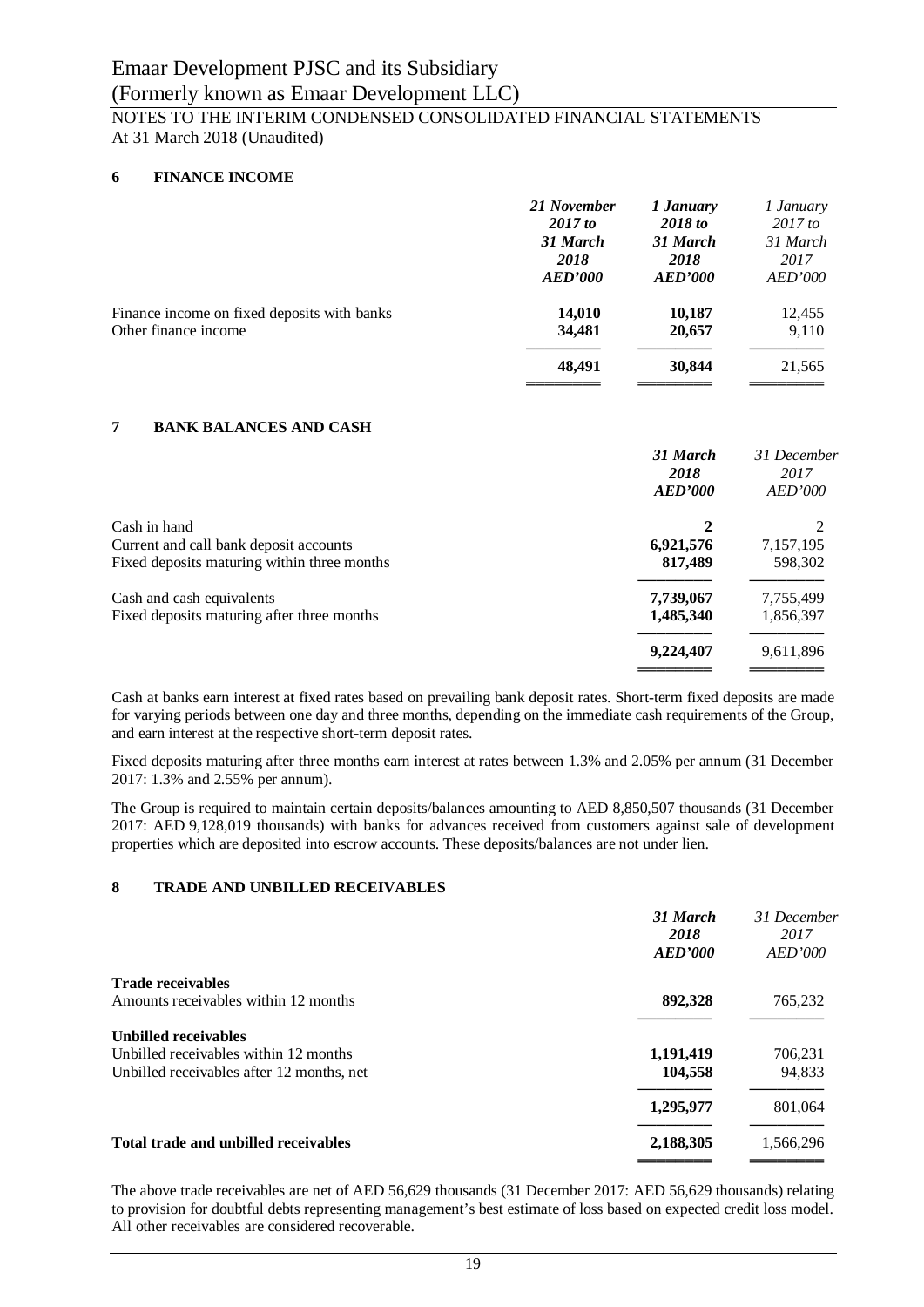## **9 OTHER ASSETS, RECEIVABLES, DEPOSITS AND PREPAYMENTS**

|                                    | 31 March<br>2018 | 31 December<br>2017 |
|------------------------------------|------------------|---------------------|
|                                    | AED'000          | AED'000             |
| Advances to contractors and others | 1,389,531        | 1,106,207           |
| Due from related parties (note 17) | 1,316,546        | 1,288,548           |
| Deferred sales commission (i)      | 717,498          | 666.144             |
| Value added tax recoverable        | 75,947           |                     |
| Prepayments                        | 20,647           | 7,294               |
| Accrued interest                   | 7.513            | 5,140               |
| Other receivables and deposits     | 68,287           | 68.220              |
|                                    | 3,595,969        | 3,141,553           |
|                                    |                  |                     |

Above receivables are expected to be recovered within 12 months from the reporting date.

(i) The deferred sales commission expense incurred to obtain or fulfil a contract with the customers is amortised over the period of satisfying performance obligations where applicable.

## **10 DEVELOPMENT PROPERTIES**

|                                                                   | 1 January<br>2018 to<br>31 March<br>2018<br>AED'000 | 1 January<br>2017 to<br>31 December<br>2017<br><b>AED'000</b> |
|-------------------------------------------------------------------|-----------------------------------------------------|---------------------------------------------------------------|
| Balance at the beginning of the period/year                       | 9,359,957                                           | 6,022,305                                                     |
| Add: Costs incurred during the period/year                        | 2,797,582                                           | 8,651,935                                                     |
| Less: Costs transferred to cost of revenue during the period/year | (1,857,127)                                         | (5,101,768)                                                   |
| Less: Transferred to Ultimate Parent (i)                          |                                                     | (81,019)                                                      |
| Less: Transferred to affiliated entities (i)                      | ٠                                                   | (131, 496)                                                    |
| Balance at the end of the period/year                             | 10,300,412                                          | 9,359,957                                                     |

(i) Represents infrastructure cost of build to lease/operate assets (BTL / BTO) charged to Ultimate Parent and its affiliated entities as per the MTA. As agreed in the MTA, development of all infrastructure relating to the projects, including BTL / BTO assets will be carried out by the Company and transferred to the Ultimate Parent and its affiliated entities at an agreed rate.

## **11 LOANS TO JOINT VENTURES**

|                                                | 31 March<br>2018<br><b>AED'000</b> | 31 December<br>2017<br><i>AED'000</i> |
|------------------------------------------------|------------------------------------|---------------------------------------|
| Zabeel Square LLC<br>Emaar Dubai South DWC LLC | 224,404<br>207,712                 | 201,463<br>204,167                    |
|                                                | 432,116                            | 405,630                               |

Loans to joint ventures are unsecured, repayable on demand and do not carry any interest.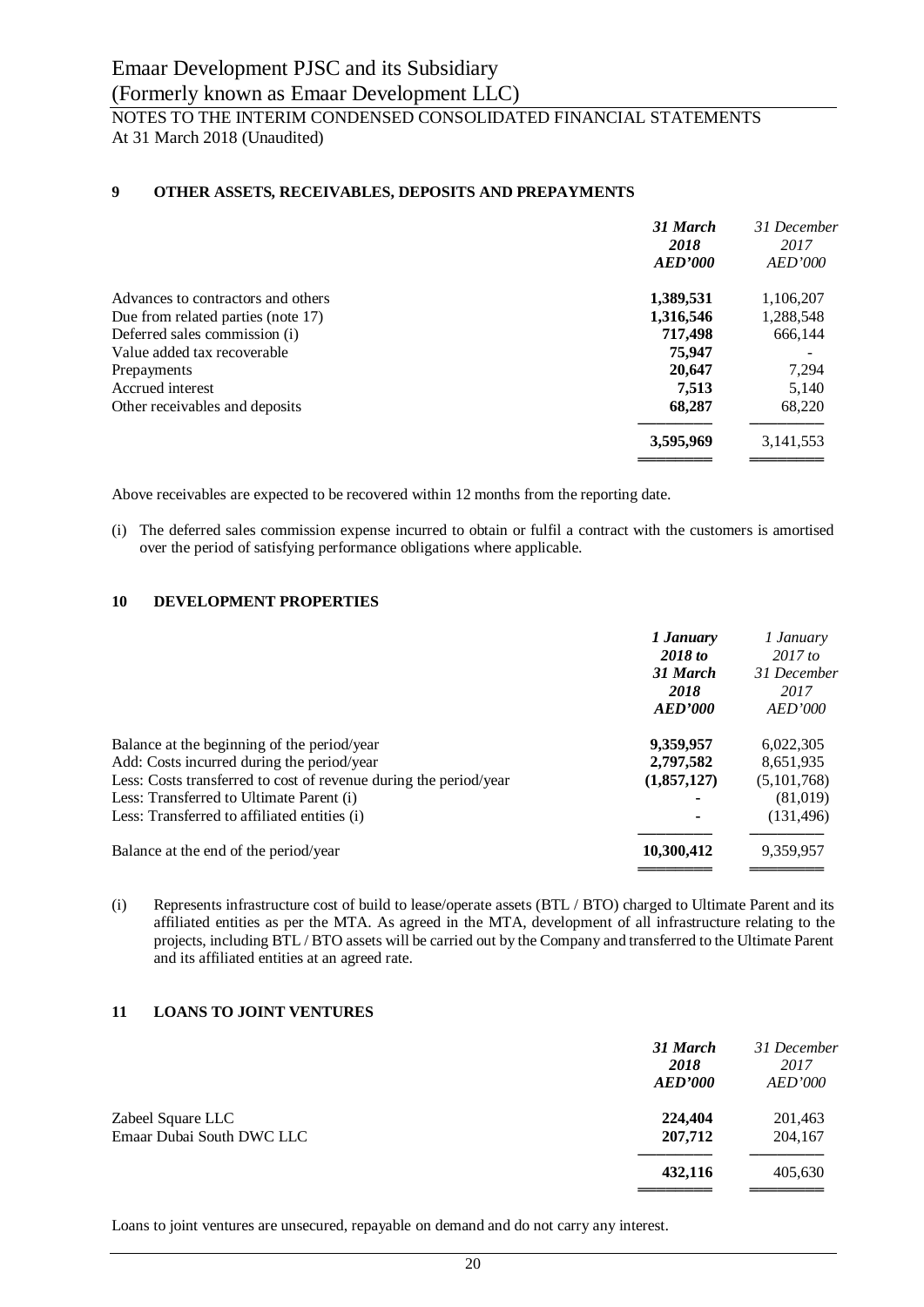## **12 INVESTMENTS IN JOINT VENTURES**

|                                                        | 31 March<br>2018<br><b>AED'000</b> | 31 December<br>2017<br><i>AED'000</i> |
|--------------------------------------------------------|------------------------------------|---------------------------------------|
| Emaar Dubai South DWC LLC (i)                          | 12,535                             | 415                                   |
| Zabeel Square LLC (ii)                                 | <b>150</b>                         | 150                                   |
| Net investment in joint ventures as at period/year end | 12,685                             | 565                                   |
|                                                        |                                    |                                       |

- (i) During 2015, the Ultimate Parent entered into a joint venture agreement with Dubai Aviation City Corporation for the development of the Emaar South project. The joint venture was incorporated in the UAE on 9 May 2016 and operates under the name of Emaar Dubai South DWC LLC ("Emaar South"), in which the Ultimate Parent has a 50% interest. The entity is primarily involved in property development activities. The Group's interest in the joint venture is accounted for using the equity method accounting in the interim condensed consolidated financial statements.
- (ii) On 9 January 2017, the Ultimate Parent entered into a joint venture agreement with Meraas Zabeel Owned by Meraas Venture One Person Company LLC for the purpose of mix-use development in the UAE. The Ultimate Parent has 50% equity interest in the joint venture company, Zabeel Square LLC ("Zabeel Square"). The Group's interest in the joint venture is accounted for using the equity method in the interim condensed consolidated financial statements.

During 2017, based on the MTA, the Ultimate Parent transferred its interest in the BTS real estate development business of the joint ventures to the Company. Accordingly, the joint venture partners agreed for a change in the initial shareholders' agreement and to transfer the interest of the Ultimate Parent in the joint venture companies to the Company. The legal formalities for transfer of such assets were completed in 2017.

## **13 TRADE AND OTHER PAYABLES**

|                                               | 31 March<br>2018<br><b>AED'000</b> | 31 December<br>2017<br>AED'000 |
|-----------------------------------------------|------------------------------------|--------------------------------|
| Creditors for land purchase                   | 2,465,359                          | 2,249,630                      |
| Project contract cost accruals and provisions | 2,455,954                          | 2,193,014                      |
| Payable to related parties (note 17)          | 518,055                            | 609,564                        |
| Trade payables                                | 829,889                            | 330.972                        |
| Sales commission payable                      | 42,758                             | 44.718                         |
| Payable to authorities                        | 31,076                             | 32,562                         |
| Other payables and accruals                   | 407.234                            | 376,975                        |
|                                               | 6,750,325                          | 5,837,435                      |
|                                               |                                    |                                |

#### **14 INTEREST-BEARING LOANS AND BORROWINGS**

On 27 September 2017, the Group entered into a 5 year Murabaha financing facility (the "Facility") agreement for an amount of USD 1,300,000 thousands (AED 4,774,900 thousands) with First Abu Dhabi Bank PJSC. The Facility is secured against cash flows of certain projects of the Group, carries profit rate at LIBOR plus 1.4% per annum (31 December 2017: LIBOR plus 1.4% per annum) and is fully repayable by 2022. As at the reporting date, the Group has drawn down USD 1,080,000 thousands (AED 3,966,840 thousands) from the Facility. The Facility is presented in the interim condensed consolidated financial statements at AED 3,923,829 thousands (31 December 2017: AED 3,921,423 thousands) net of unamortised directly attributable transaction cost.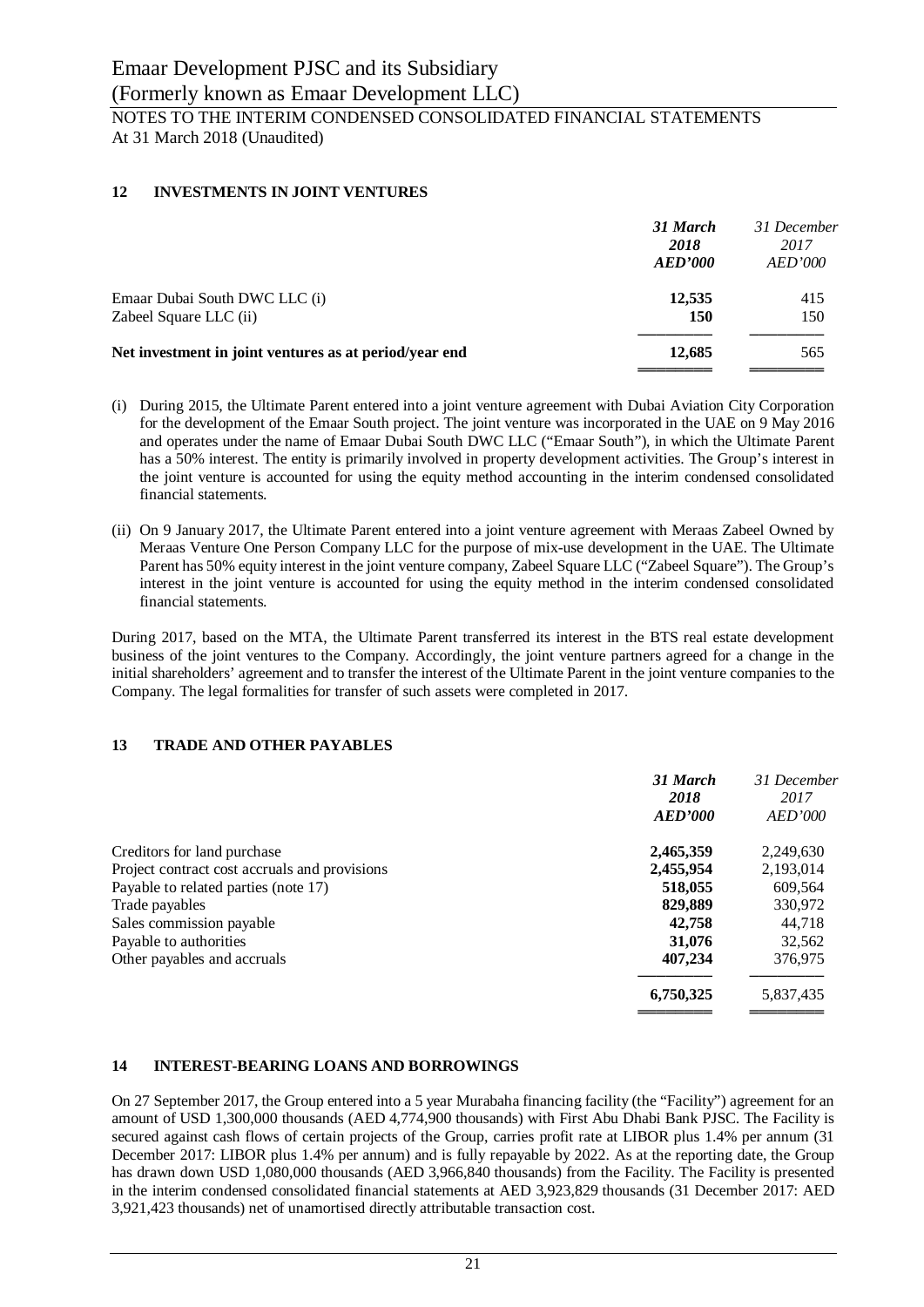## **15 GUARANTEES AND CONTINGENCIES**

The Group has provided a performance guarantee of AED 5,227,368 thousands (31 December 2017: AED 5,169,960 thousands) to the Real Estate Regulatory Authority (RERA), Dubai for its projects as per RERA regulations.

## **16 COMMITMENTS**

At 31 March 2018, the Group had commitments of AED 13,453,006 thousands (31 December 2017: AED 13,487,245 thousands). This represents the value of contracts entered into by the Group including contracts entered into for purchase of plots of land at period/year end, net of invoices received and accruals made at that date. There were certain claims submitted by contractors relating to various projects of the Group in the ordinary course of business from which it is anticipated that no material unprovided liabilities will arise.

## **17 RELATED PARTY DISCLOSURES**

For the purpose of these interim condensed consolidated financial statements, parties are considered to be related to the Group, if the Group has the ability, directly or indirectly, to control the party or exercise significant influence over the party in making financial and operating decisions, or vice versa, or where the Group and the party are subject to common control or common significant influence. Related parties may be individuals or other entities.

#### **Related party transactions**

During the period, the following were the significant related party transactions, which were carried out in the normal course of business on terms agreed between the parties:

|                                                                | Three-month period ended    |                             |
|----------------------------------------------------------------|-----------------------------|-----------------------------|
|                                                                | 31 March<br>2018<br>AED'000 | 31 March<br>2017<br>AED'000 |
| <b>Ultimate Parent:</b>                                        |                             |                             |
| Selling, general and administrative expenses (refer (i) below) | 104,408                     | 44,909                      |
| Affiliated entities:                                           |                             |                             |
| Selling, general and administrative expenses                   | 2,664                       | 4,185                       |
| Property development expenses                                  | 23,154                      | 18,338                      |
| Directors, Key management personnel and their related parties: |                             |                             |
| Selling, general and administrative expenses                   | 810                         | 4,337                       |
|                                                                |                             |                             |

#### **Related party balances**

Significant related party balances (and the interim consolidated statement of financial position captions within which these are included) are as follows:

|                                                                         | 31 March<br>2018<br><b>AED'000</b> | 31 December<br>2017<br>AED'000 |
|-------------------------------------------------------------------------|------------------------------------|--------------------------------|
| <b><i>Ultimate Parent:</i></b>                                          |                                    |                                |
| Other assets, receivables, deposits and prepayments (refer (iii) below) | 1,290,379                          | 1,157,052                      |
| Trade and other payables                                                | 518,055                            | 609,564                        |
| <b>Affiliated entities:</b>                                             |                                    |                                |
| Other assets, receivables, deposits and prepayments                     | 26,167                             | 131,496                        |
|                                                                         |                                    |                                |